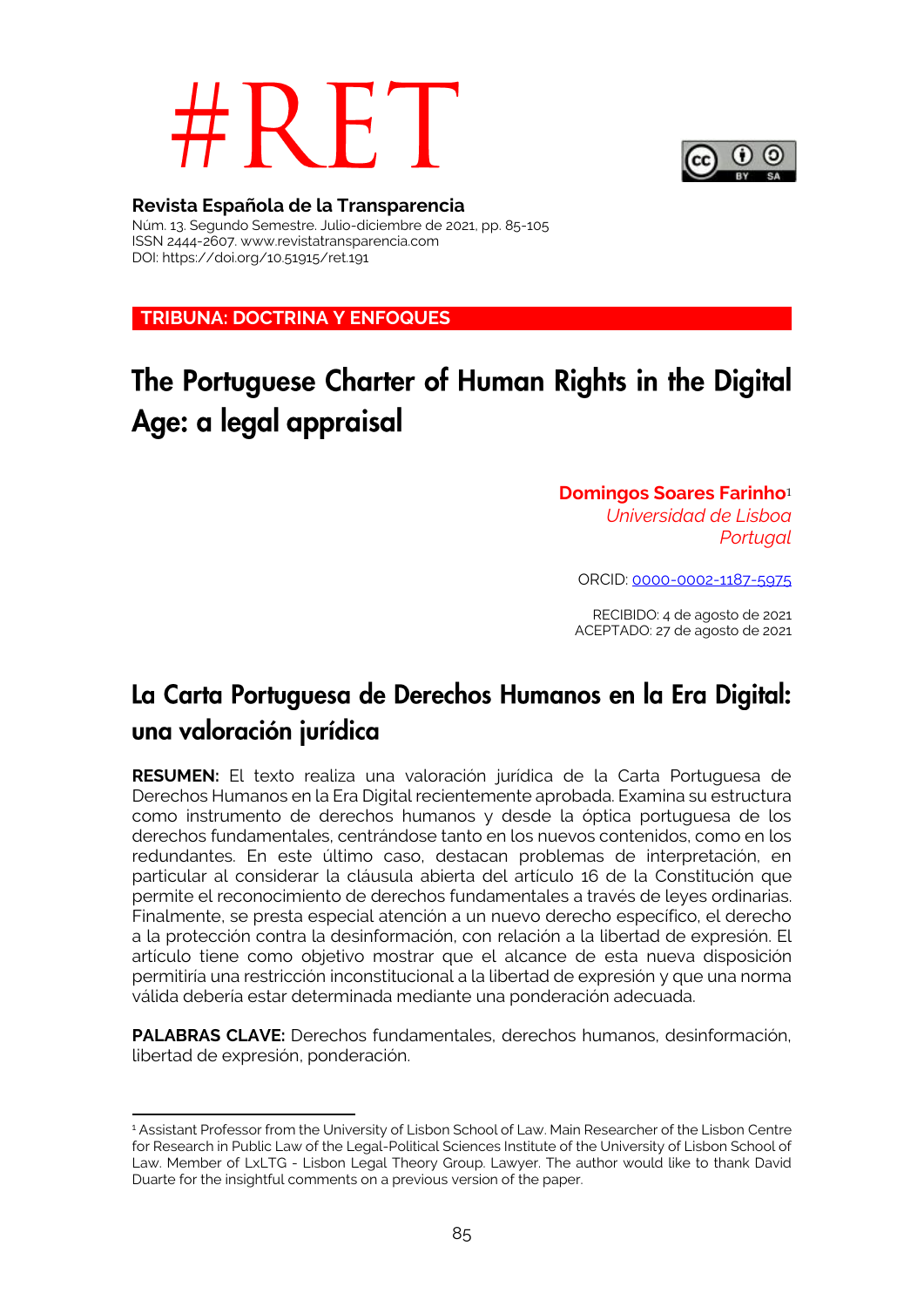**CONTENIDOS:** 1. Introduction. – 2. Legislative history. – 3. Preliminary issues. – *3.1. A human rights legal instrument approved at national level. – 3.2. A national legal instrument approved as an ordinary legislative act and not as a constitutional legislative act. - 3.3. The effects of Article 16(1) of the Portuguese Constitution.* – 4. The provisions of the Charter. *4.1. Provisions without norms and norms without object. - 4.2. Redundant rights. - 4.3. Old rights, new fundamentality. – 4.4. New rights.* – 5. Article 6 and the right to "protection against disinformation". – 6- Conclusions. - References

# The Portuguese Charter of Human Rights in the Digital Age: a legal appraisal

**ABSTRACT:** The paper carries out a legal appraisal of the recently approved Portuguese Charter of Human Rights in the Digital Age. It analyses its structure both as a human rights instrument and as Portuguese fundamental rights instrument focusing on new norms introduced in the system and redundant ones. In this latter case interpretation problems are highlighted, in particular when considering the Portuguese open clause of Article 16 of the Constitution that allows for fundamental rights approved by ordinary laws. Finally, a specific new right is given special attention - the right to protection against disinformation – especially concerning its relation with the freedom of expression. The paper aims to show that the scope of the new provision would allow an unconstitutional restriction on the freedom of expression and that a valid norm must be determined by adequate balancing.

**KEYWORDS:** fundamental rights, human rights, disinformation, freedom of expression, balancing.

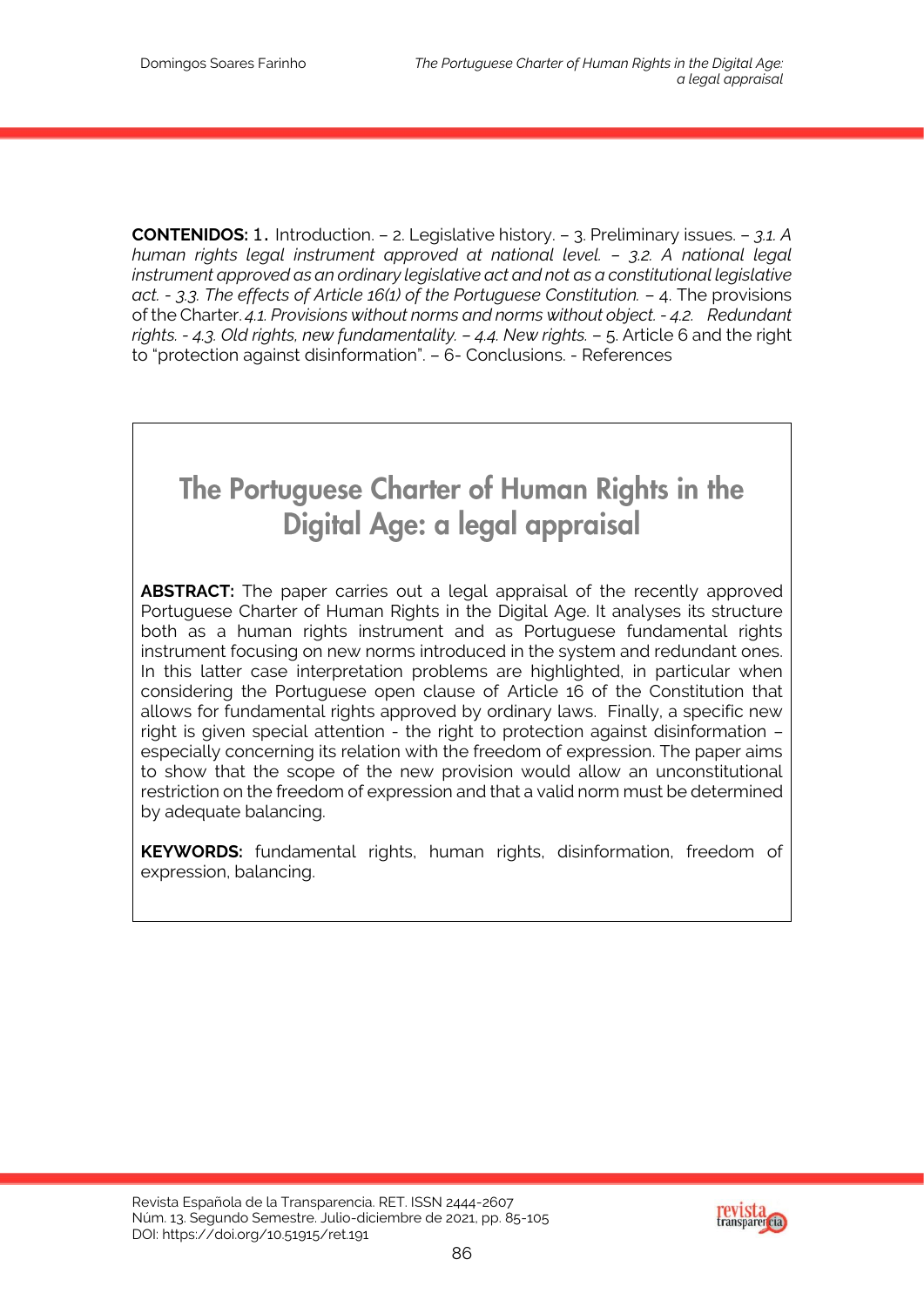# **1. Introduction**

The Portuguese Charter of Human Rights in the Digital Age (hereinafter "the Charter") was approved by Parliament in April 2021 and entered into force on July 16<sup>th</sup> of the same year. On July 29<sup>th</sup> the President of the Republic asked the Constitutional Court to verify the constitutionality of Article 6 of the Charter (the right to protection against disinformation).

This paper focuses on the legal novelty of the Charter analysed through two different perspectives. First, the new norms it introduces in the Portuguese legal system. Second, the new legal problems it poses, such as for example conflicting interpretations of similar normative provisions. It also gives special attention to Article 6, concerning disinformation.

On the second section the paper will first address the Portuguese legislative process that brought about the Charter and on section 3 it will present preliminary topics concerning the Charter in order to adequately frame the analysis. The following issues will be discussed: i) a human rights legal instrument approved at national level; ii) a national legal instrument approved as an ordinary legislative act and not as a constitutional legislative act; and iii) the effects of Article 16 of the Portuguese Constitution (PC). Section 4 will identify new and repeated norms and characterise both groups of norms. It is argued that the Charter is mostly composed of repeated norms from the Constitution and international legal texts binding on the Portuguese State. Section 5 will analyse the specific case of a new right to complain against disinformation as it raises important issues regarding the freedom of expression.

#### **2. Legislative history**

The Charter derives from two legislative projects submitted before Parliament<sup>2</sup> in late 2020. The projects were joined in one single project to be discussed and approved before Parliament. Twenty opinions from relevant stakeholders, including representative bodies of media organisations, the publishing industry, consumers, lawyers as well as public bodies with supervisory functions over the Courts, the media, and regarding personal data were presented before the competent parliamentary commission making this legislative process institutionally participated.



<sup>-</sup><sup>2</sup> Project of law 473/XIV/1 submitted by the Socialist Party and Project of law 498/XIV/1, submitted by PAN Party – People, Animals, Nature. The project from the Socialist Party had the designation "approval of the Charter of Fundamental Rights in the Digital Age" and it had previously been presented on 15.05.2019 as project of law 1217/XIII/4 but it had expired with the end of the previous parliamentary term.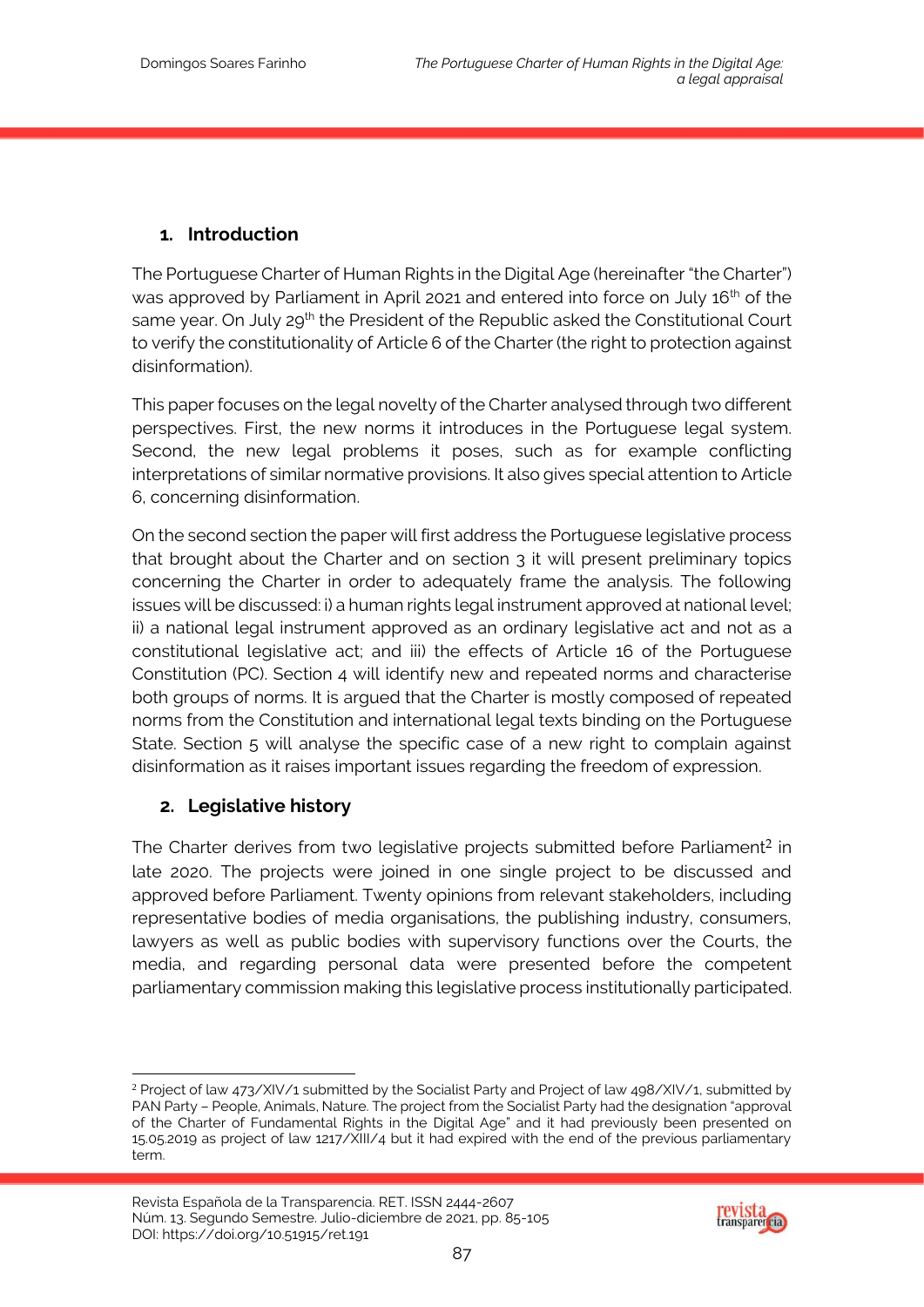The proposal presented by the Socialist Party states that "In this bill, an attempt was made to set out a diversified and comprehensive list of rights, freedoms and guarantees, which *innovates*, *clarifies* and also serves as the *basis for a binding action program for the authorities*" (our italic).

# **3. Preliminary issues**

# **3.1. A human rights legal instrument approved at national level**

Although the project by the Socialist Party referred to a Charter of "fundamental rights" and the project of the PAN Party referred to a Charter of "digital rights", later in the legislative process, when both projects were merged, the final text referred to a "Charter of human rights". Traditionally the expression "human rights" has been used in the international law arena and "constitutional", "fundamental" or "basic rights" have been reserved for national law (Neuman, 2003: 1865). There seems to be, however, no material difference between national fundamental rights and international human rights (Buchanan, 2015: 249 and ff). As such one could interchangeably speak of national human rights and international fundamental rights (Gardbaum, 2008: 749 and ff). It is a matter of convention. Consider for example the notable cases of France, after the Revolution of 1789, with the Declaration of the Rights of Man and of the Citizen, the UK Human Rights Act of 1998 and the EU with the Charter of Fundamental Rights of the European Union of 2000.

There are however important formal differences, especially concerning the hierarchical position of international law *vis-a-vis* constitutional systems. National fundamental rights are usually enshrined in the Constitution, which occupies the highest hierarchical position in each legal system. Indeed, one could say that the rights enshrined in the Constitution are fundamental because they are in the Constitution, barring some necessary moral pedigree of fundamental rights (which will not be considered here). Thus, if by invoking fundamental rights we allow only for national constitutional rights and by human rights we mean international legal rights, it is important to assess how each Constitution relates to international law.3 However this is a formal problem that must not concern us here as the Portuguese Charter, although styling itself as a human "rights" charter, was approved neither as a law from an adopted international legal instrument nor as constitutional law, but as a national ordinary law, under the Portuguese Constitution. And, as such, a different question arises.

#### **3.2. A national legal instrument approved as an ordinary legislative act and not as a constitutional legislative act**

There are several arguments in favour of constitutionalising human or fundamental rights. In favour, one can speak, with Samantha Besson, of enhanced democratic



<sup>1</sup>  $3$  We are not considering the cases where human rights as international law are qualified as jus cogens and thus above any Constitution. On this see, Bianchi (2008: 491 and ff); see also Gardbaum (2008: 754).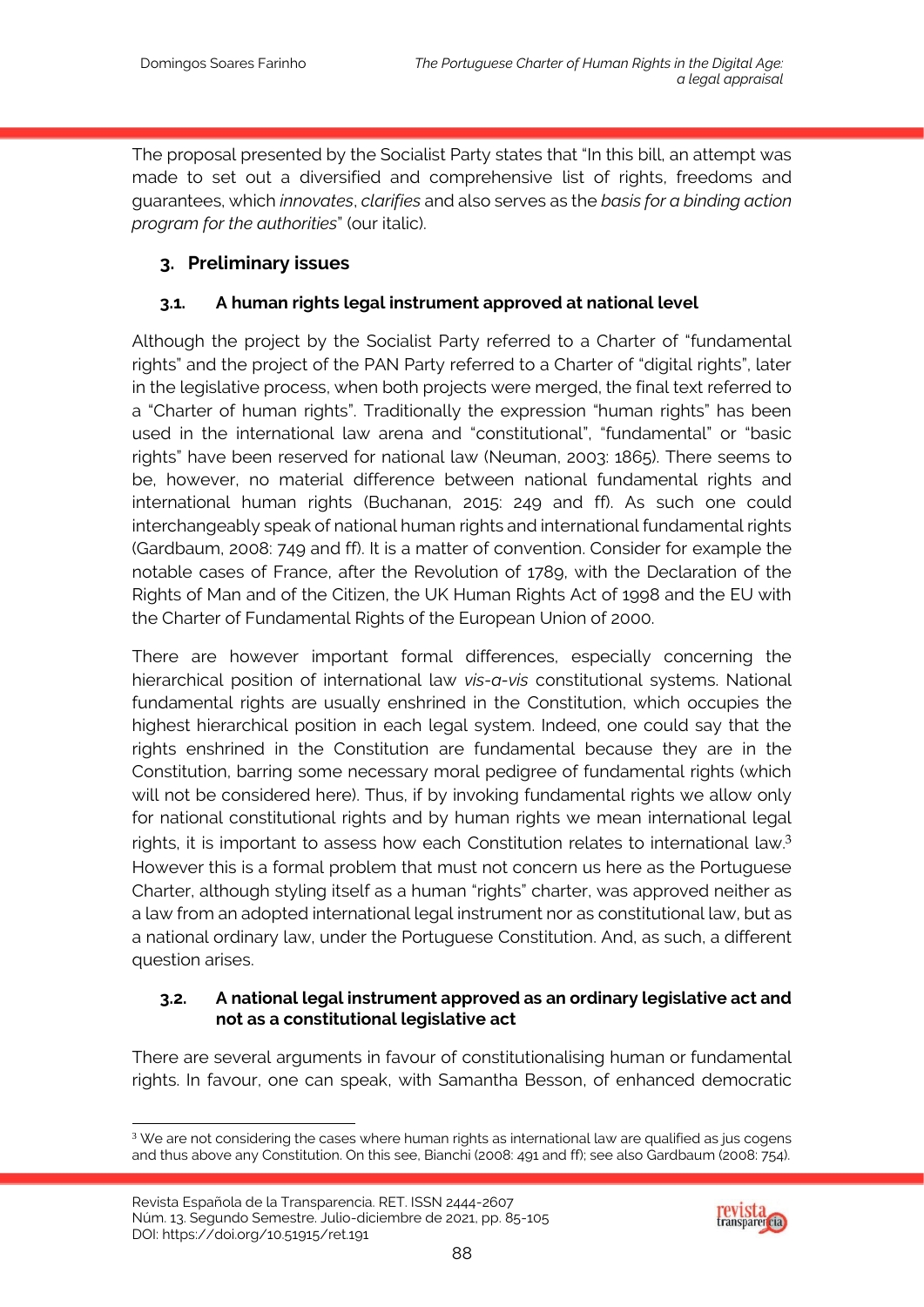legitimation; confirmation of their fundamental character; uniform application across a legal order; variation in legislative specifications (Besson, 2015: 289; see also Wellman, 2011: 128 and ff). Against it, Jeremy Waldron argued that there is an antidemocratic entrenchment of fundamental rights in the Constitution that precludes discussion on disagreement regarding those rights (Waldron, 1999: 221 and ff).

The Portuguese legal order has, since its first Constitution in 1822, opted for the constitutionalisation of fundamental rights and it did again in 1976 with the current Constitution. In this respect the choice of Parliament to approve a Charter of Human Rights through an ordinary law instead of through constitutional amendment demands further scrutiny. There are several reasons that could have motivated the legislator prefer for an ordinary law, such as the difficulty in obtaining the two thirds majority required by the Constitution to approve any amendment. We will not consider these arguments here, given their non-normative nature and will instead focus on the consequences of such approval under ordinary law in the context of Article 16 of the Portuguese Constitution.

#### **3.3. The effects of Article 16(1) of the Portuguese Constitution**

Article 16(1) of the Portuguese Constitution states that "the fundamental rights enshrined in the Constitution do not exclude any others contained in the applicable laws and rules of international law". A parliamentary law that styles itself as "Charter of Human Rights" begs the question of the subsumption of its norms to Article 16(1) of the Constitution. The literature has dealt extensively with the subject but this is not the place to enter such discussion (see Alexandrino, 2006: 381 and ff; Moreira, 2004: 122 and ff). According to Decision no. 174/87 of 20 May, the Portuguese Constitutional Court ruled that a fundamental right derived from an ordinary law could be eliminated by a subsequent ordinary law. However, it also ruled that while the right is in force it is subjected to the special regime of fundamental rights set out in the Portuguese Constitution, most importantly under Article 18. The problem is thus how to determine when are we in the presence of fundamental or human rights approved by ordinary law. Two approaches seem possible. The dominant approach in Portuguese literature is that there must be a fundamental nature, in a material sense, to the rights comprised in a parliamentary ordinary law. This entails that a judgment be done to determine if a specific right is materially fundamental. This is, of course, a value judgment to be done ultimately by the Constitutional Court. A distinct approach would defend that any rights enacted by parliamentary ordinary law that are characterised as fundamental rights by the legislator should be under the rule of Article 16(1). Thus, any right approved by ordinary law can be qualified as a fundamental right for the purpose of applying the Constitutional regime, as long as such rights comply with Article 18(3) regarding the restriction of fundamental rights.

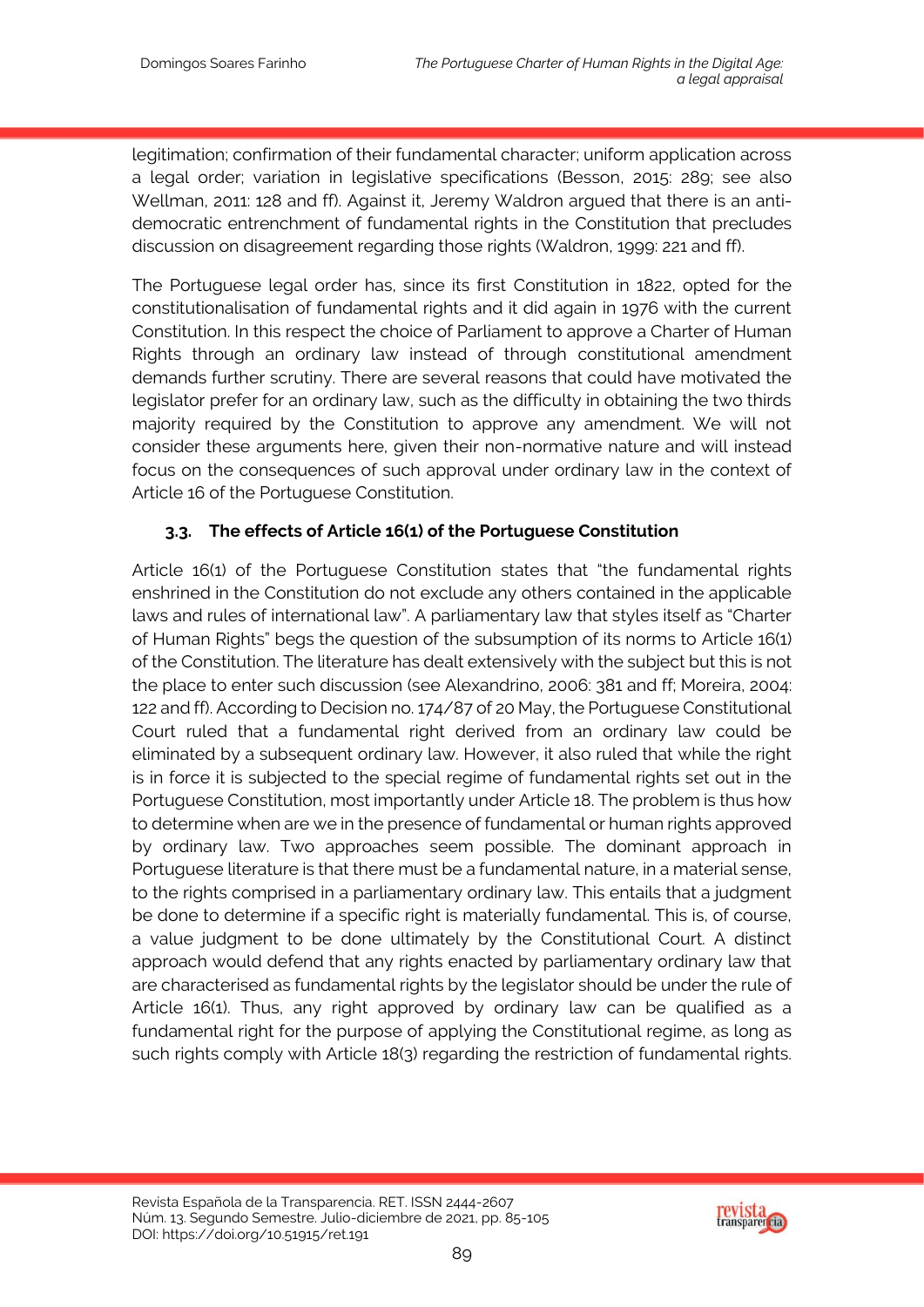This is so because any new fundamental right may operate as a restriction to other rights.4

This is a formal approach that dispenses with an ulterior value judgment on the part of the interpreters regarding qualification. Dispensing such value judgment would indeed be the point of Article 16(1): such judgment would be restricted to the legislator by appointment of the Constitution. Here it is adopted the formal interpretation of Article 16(1).

It is then the case that if the legislator of the Charter qualifies its content as referring to human rights, as long as such rights do not violate Article 18 (2) and 3, that is, they are coherent with the remaining fundamental rights, they should be treated as such and subjected to its constitutional regime.

One last problem concerning Article 16(1) must be addressed. As we adopt a formal approach to Article 16(1) this entails that the norm operates a hierarchical upgrade to any norms comprised in ordinary laws that approve fundamental rights (and are formally qualified as such). As said above, the purpose of having rights in the Constitution seems to be the hierarchical position they assume regarding other norms in the legal system. Thus, Article 16(1) must be interpreted as an upgrade norm: the Constitution upgrades the hierarchical position of fundamental rights norms contained in ordinary law. This however does not preclude the ordinary law from being revoked by another ordinary parliamentary law as the Constitution recognises the distinction between sources.

# **4. The provisions of the Charter**

# **4.1. Provisions without norms and norms without object**

The Charter contains several provisions which lack legal norms or that contain norms without object, such as Articles 2(1)<sup>5</sup> and 4(2)<sup>6</sup>. They are mostly proclamatory and serve a public policy function instead of a normative function. They will not be analysed here.

Another set of provisions includes norms whose object is not discernible. See Article 6(1) that prescribes that "The State ensures compliance in Portugal with the European Action Plan against Disinformation, in order to protect society against natural or legal persons, *de jure* or *de facto*, who produce, reproduce or disseminate a narrative



<sup>1</sup> <sup>4</sup> And it also serves to maintain systemic coherence given that this position would allow the legislator to change the Constitution without submitting to the constitutional revision due process.

<sup>&</sup>lt;sup>5</sup> "The Portuguese Republic participates in the global process of transforming the Internet into an instrument for achieving freedom, equality and social justice and a space for the promotion, protection and free exercise of human rights, with a view to social inclusion in a digital environment".

<sup>&</sup>lt;sup>6</sup> The Portuguese Republic participates in international efforts so that cyberspace remains open to the free circulation of ideas and information and ensures the widest possible freedom of expression, as well as freedom of the press.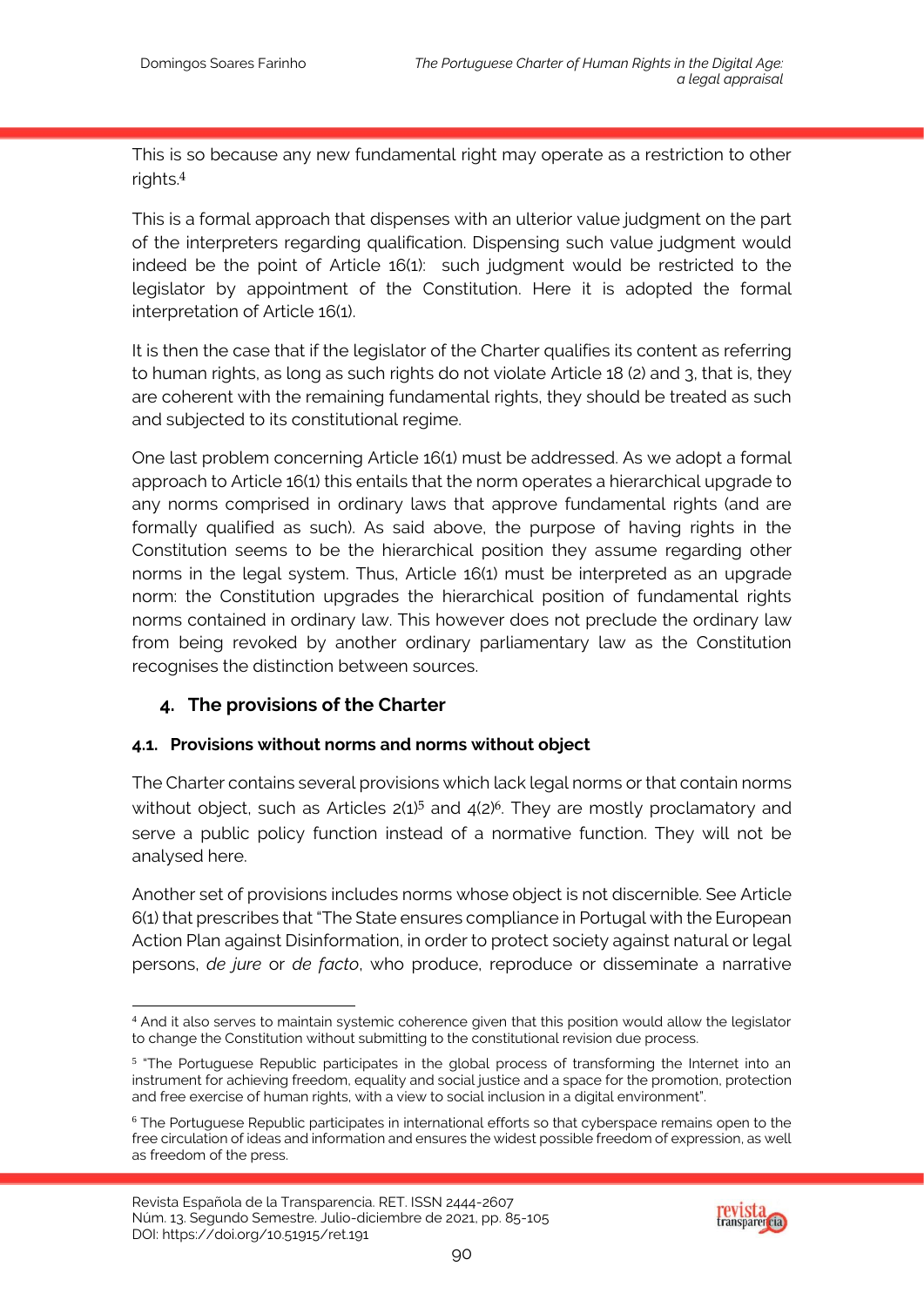considered to be disinformation, under the terms of the following paragraph". The European Action Plan against Disinformation of 20187 is an EU public policy document that calls for Member States cooperation in undefined terms that demand legislative and administrative measures. This latter kind of norm should not be confused with norms that allow legislative and/or administrative discretion, although their object is determinable. These are also problematic as they do not allow the interpreter to know exactly what the norm is commanding and are therefore, in the interim, inapplicable, but they should be dealt with in the context of the necessary legislative acts of execution. They do indeed foresee rights but ones that require further normative intervention. An example is Article 20(1) regarding children's rights insomuch as it foresees "special protection and necessary care to the well-being and safety in cyberspace" deferring to ulterior norms and administrative acts. Other examples are given referring to the cases of the next subsections.

#### **4.2. Redundant rights**

The vast majority of the provisions of the Charter, that are presented as rights, foresee redundant norms (Navarro/Rodríguez, 2014: 205-206) that can raise interpretative problems, inasmuch as some interpreters may find different (and even conflicting) norms in the Constitution, binding international legal documents and the Charter regarding the same rights. The Internet is not an extra-legal domain. Although it may pose jurisdiction challenges those occur only because the law is applicable to the Internet.<sup>8</sup> Therefore, any fundamental or human rights are applicable on the Internet, barring specific objects or scopes that prevent it. Duplicating existing rights and merely adding the reference to cyberspace, although it may have public policy value, causes disturbances in the legal system.9 International documents regarding human rights in the digital world are not unheard of but they are mainly policy documents<sup>10</sup> with the aim of fostering awareness to this particular domain and not normative instruments that aim to bring about new norms. By adopting a Charter of Human Rights as a legal text Parliament forces the interpreters to determine if new norms arise from the legal provisions or if, on the



<sup>1</sup> <sup>7</sup> See European Union, Action Plan against Disinformation, JOIN(2018) 36 final, 5.12.2018.

<sup>&</sup>lt;sup>8</sup> The legislator of the Charter explicitly recognises this under Article 2(2): "The norms that in the Portuguese legal order enshrine and protect rights, freedoms and guarantees are fully applicable in cyberspace". This makes the Charter even more perplexing from a normative point of view.

<sup>9</sup> See for instance the good practice of the Council of Europe that instead of a normative text concerning cyberspace opted for a "Guide to Human Rights for Internet Users", Recommendation CM/Rec(2014)6 and explanatory memorandum.

<sup>&</sup>lt;sup>10</sup> See the notable case of the Charter of Human Rights and Principles for the Internet from the Internet Rights & Principles Coalition, based on the UM Internet Governance Forum. The document is nonnormative and its aim is to "to translate existing human rights to the internet environment to build awareness, understanding and a shared platform for mobilisation around rights and principles for the internet."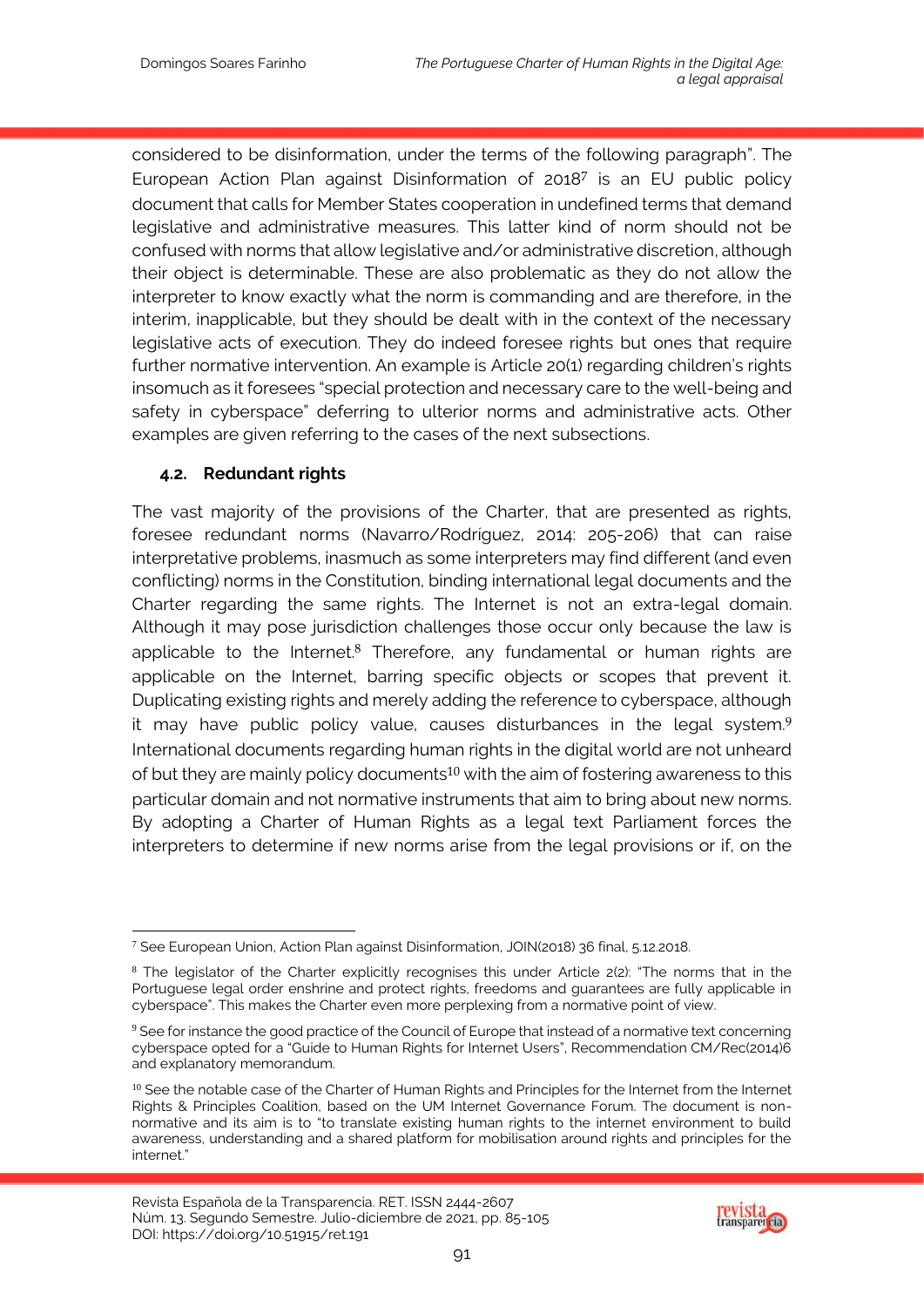contrary, such provisions contain norms already present in the system. As we will see infra, the latter scenario is mostly the case.

Article 3(1) copies the suspicious categories of Article 13(2) of the Constitution<sup>11</sup> to the Charter thus duplicating a norm in the system; article 4(1) duplicates Article 37 of the Portuguese Constitution<sup>12</sup>; Article  $4(3)$  derives from the principle of universality enshrined in Article 12 of the Constitution, also it refers necessarily to other norms that foresee specific "public measures to promote the responsible use of cyberspace and protection against all forms of discrimination and crime", again being legally redundant; Article 4(4) refers to the Portuguese "Code of Rights of the Author and Other Connected Rights", which would be applicable without this reference and would already be a concretisation of a fundamental right set out in Article 42 of the Constitution; Article 7(1) repeats Articles  $45.°$  e  $46.°$  of the Constitution<sup>13</sup>; Article 8(2) blends Article 35 of the Constitution as well as Article 8 of the CFREU, again being redundant, as the reference to existing law (GDPR and other legislation) denotes; Article 9(1) regarding the use of artificial intelligence is again redundant as it calls for the application of fundamental principles of the Portuguese legal order; Article 11(1) repeats Article  $73$  of Portuguese Constitution<sup>14</sup>; Article 12(1), regarding the right to identity and other personal rights repeats Article 26(1) of the Constitution; Article 15(1), regarding a right to cybersecurity, is covered by Article 27(1) of the Constitution<sup>15</sup>; Article 16(1) duplicates Article 42 of the Constitution<sup>16</sup>; Article 21(1) duplicates Article 52 of the Constitution regarding *actio popularis* and Article 21(2), concerning rights of defence, duplicates Article 268(4) of the Constitution, with the exception to the novel reference to alternative dispute resolution mechanisms.

Additionally, some of the provisions of the Charter foresee duties of the State as public interest tasks that must be performed or supervised by Public Administration. Following a Hohfeldian conception of legal positions (Hohfeld, 1917: 710 and ff) this entails the recognition of correspondent rights to the secondary addresses of the norms: people under Portuguese jurisdiction.



<sup>1</sup> <sup>11</sup> See also Article 2 of the Universal Declaration of Human Rights (UDHR), Article 14 of the European Convention on Human Rights (ECHR) and Article 21 of the Charter of Fundamental Rights of the European Union (CFREU).

 $12$  See also Articles 19 and 27 of the UDHR, article 10 of the ECHR and article 11 of the CFREU.

<sup>13</sup> See also Article 20 of the UDHR, article 11 of the ECHR and article 12 of the CFREU.

<sup>&</sup>lt;sup>14</sup> See also Article 26 of the UDHR, article 2 of Protocol 1 of the ECHR and article 14 of the CFREU.

<sup>&</sup>lt;sup>15</sup> See also Article 3 of the UDHR, article 5 of the ECHR and article 6 of the CFREU.

<sup>&</sup>lt;sup>16</sup> See also Article 27 of the UDHR.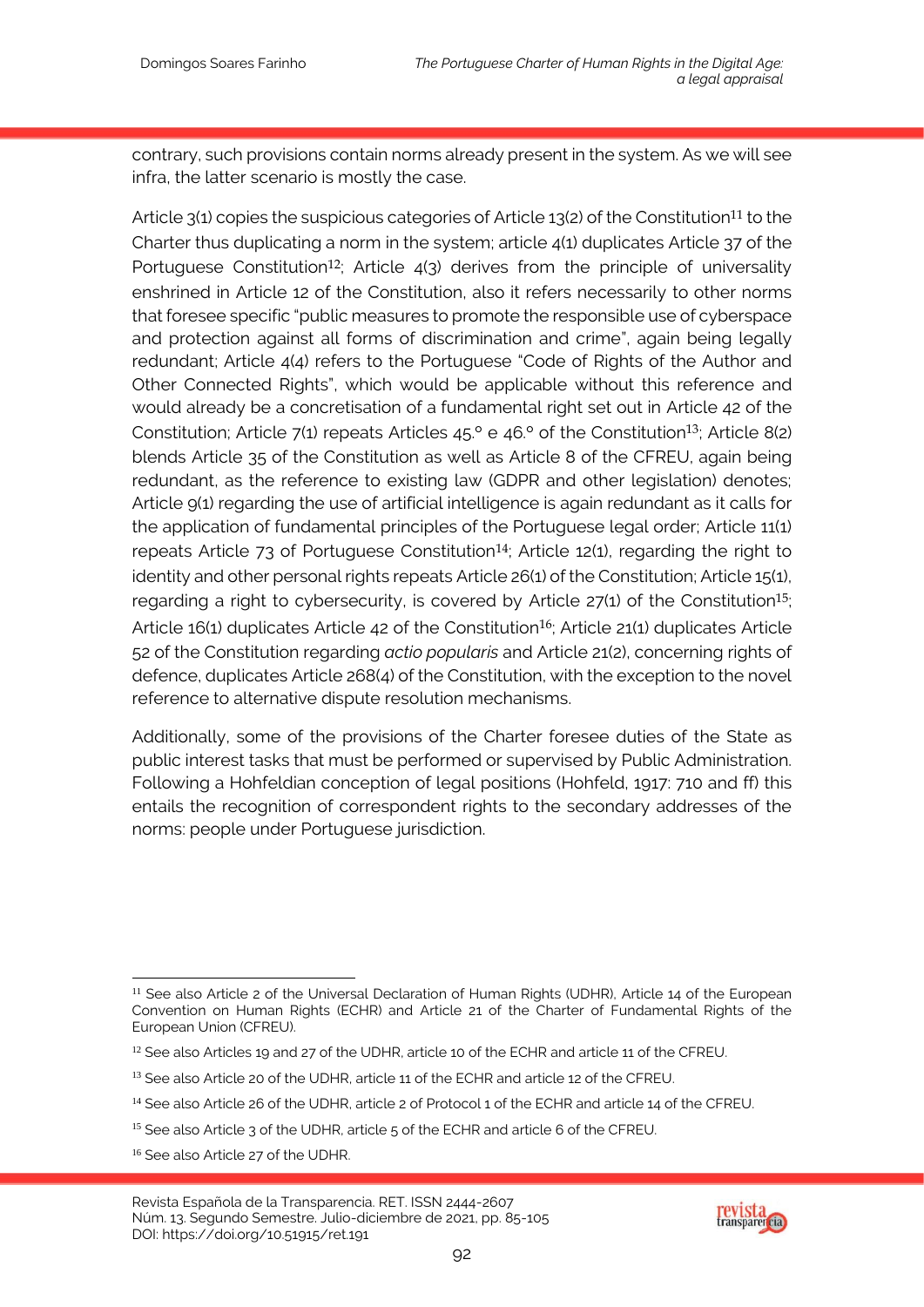Article 3(2) foresees public tasks concerning cyberspace<sup>17</sup> many of them already dispersed through prior legal instruments including the Constitution. For instance, in the case of lit. b) (for the promotion of gender equality), lit. c) (for the protection of people with disabilities) as well as lit. h) (the protection of digital consumers) there are Constitutional provisions covering these same objects and the Charter duplicates those provisions with further interpretative demands imposed on legal interpreters. In the other cases we are in the presence of claim-rights already derived from duties set out in ordinary laws present in the Portuguese legal system. This is the case analysed in the next subsection. Given the variety of measures set out under Article 3(2) such promotion may imply legislative and/or administrative measures but it leaves a wide discretion to the Portuguese state with the derivative problems mentioned in the previous subsection. These must be considered social rights set out under the Charter (on social rights as human rights see Cruft, 2012: 136 and ff).

# **4.3. Old rights, new fundamentality**

Given Article 16 of the Portuguese Constitution, we are faced with the circumstance that some of the rights foreseen in the Charter are old rights that gain fundamental status through that constitutional norm. These are mostly cases where rights are already present in EU and Portuguese ordinary legislation and by aggregating them through the Charter, they gain fundamental status. However, the problem of redundancy persists and in this case with potentially harsh consequences regarding not only EU law when conflicting interpretations lead to the application of Charter norms in detriment of EU law norms but also conflicting norms of the same hierarchical level although originating from sources of different level.<sup>18</sup>



<sup>1</sup>  $17$  a) The autonomous and responsible use of the Internet and free access to information and communication technologies; b) The definition and implementation of programs to promote gender equality and digital skills in different age groups; c) The elimination of barriers to Internet access for people with special physical, sensory or cognitive needs, namely through the definition and execution of programs for this purpose; d) The reduction and elimination of regional and local asymmetries in terms of connectivity, ensuring their existence in low-density territories and guaranteeing quality connectivity, in broadband and at an affordable price, throughout the national territory; e) The existence of free access points in public spaces, such as libraries, parish councils, community centers, public gardens, hospitals, health centers, schools and other public services; f) The creation of a social tariff for access to Internet services applicable to economically vulnerable end customers; g) The execution of programs that guarantee access to technological and digital instruments and means by the population, to enhance digital skills and access to electronic platforms, in particular for the most vulnerable citizens; h) The adoption of measures and actions that ensure better accessibility and more informed use, which counteract addictive behavior and protect digitally vulnerable consumers; i) The continuity of the Portuguese Internet domain «.PT», as well as the conditions that make it technologically and financially accessible to all natural and legal persons to register domains under conditions of transparency and equality; j) The definition and implementation of measures to combat the illicit availability and dissemination of illegal content on the network and to defend the rights of intellectual property and victims of crimes committed in cyberspace.

<sup>&</sup>lt;sup>18</sup> It would be interesting to consider, in a future constitutional revision, that any new fundamental rights approved by law under Article 16 of the Constitution should be mandatorily subjected to preventive review of constitutionality to assure coherence with the remainder of the fundamental rights.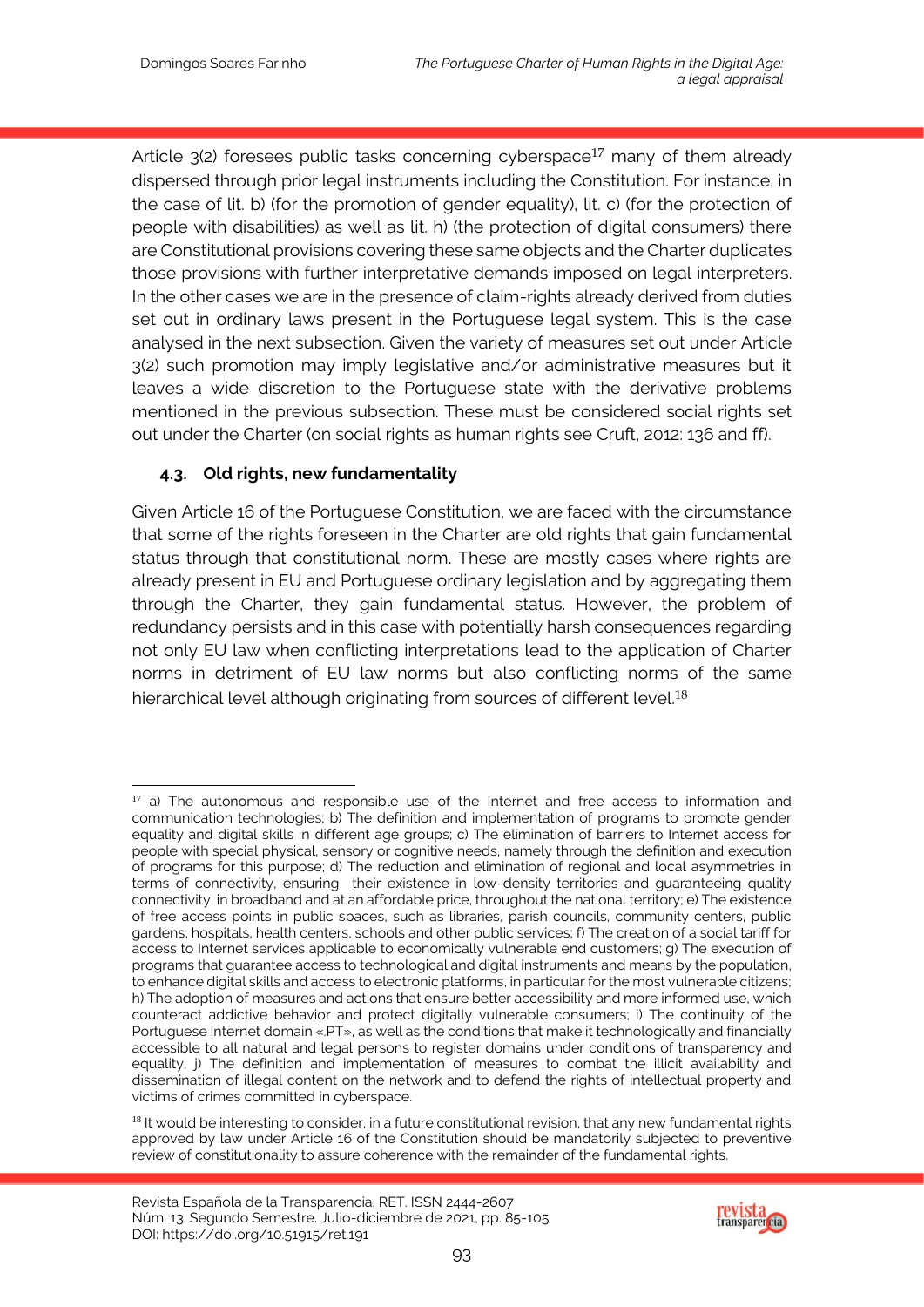Article 5 states that "Intentional interruption of Internet access, whether partial or total, or limiting the dissemination of information or other content, is prohibited, except in the cases provided for by law". This is indeed an addition to the catalogue of fundamental rights concerning cyberspace considering that only the law may now foresee situations in which these interruptions and limitations may occur and that they must comply with the regime set out in Article 18 of the Constitution, however the Portuguese law already allows for situations in which providers may cut service. 19 Concerning the limitation of communications, under EU net neutrality legislation Regulation 2015/2120 allows little margin for providers to restrict internet traffic.<sup>20</sup> This is now given a constitutional boost.

Article 7(2) sets a duty to legislate and/or regulate under specific conditions. In this case the legislator creates a claim-right to a specific form of exercise of an already existent right of participation: "through digital platforms or other digital means". Article 9(2) seems to connect with Articles 13(2)(f), 14(2)(g), 22 of the GDPR regarding automated individual decision-making. In this sense, albeit not a new one, the right to have "Decisions with a significant impact on the recipients' sphere that are taken through the use of algorithms […] communicated to the interested parties, being subject to appeal and auditable, in accordance with the law" benefits from the special protection of Article 18 of the Constitution through the Portuguese Charter, through Article 16, as the GDPR, under the Portuguese basic law, occupies a hierarchical position midway between the Constitution and ordinary law and its provisions do not necessarily benefit from the Constitutional regime afforded to fundamental rights (a connection to the CFREU must be shown). Article 10, regarding net neutrality, is another important case of extension of the regime of Article 18 of the Constitution to a subject already regulated under EU and Portuguese law, namely the Regulation 2015/2120. Article 11(2) sets another duty to the state with the correspondent right to "programs that encourage and facilitate access, by the various age groups of the population, to digital and technological means and instruments, in order to ensure, in particular, education through the Internet and the growing use of digital public services". This is complemented by a duty addressed to the public service broadcaster (mandatory according the Portuguese Constitution) that entails a right to digital literacy through audio-visual means. Although the duties foreseen in Article 12(2) derive from the rights foreseen under Article 26(1) of the Constitution and 12(1) of the Charter, they are duties of protection that the legislator has specified in ordinary legislation. Thus, through Article 12(2) such rights gain fundamental status. A similar upgrade happens with Article 12(3) given the fact that it reiterates Article 9 of the GDPR. Article 13(1), concerning the right to be forgotten, references Article 17 of the GDPR. Article 13(2) also duplicates Article 17(2) of the Portuguese law<sup>21</sup> that executes the GDPR. Article 14(1) foresees a set of rights

-

Revista Española de la Transparencia. RET. ISSN 2444-2607 Núm. 13. Segundo Semestre. Julio-diciembre de 2021, pp. 85-105 DOI: https://doi.org/10.51915/ret.191



<sup>19</sup> See Article 52-A of Law 5/2004 of 10.02.

<sup>&</sup>lt;sup>20</sup> See Article 3 of Regulation 2015/2120.

<sup>21</sup> Law 58/2019 of 08.08.19.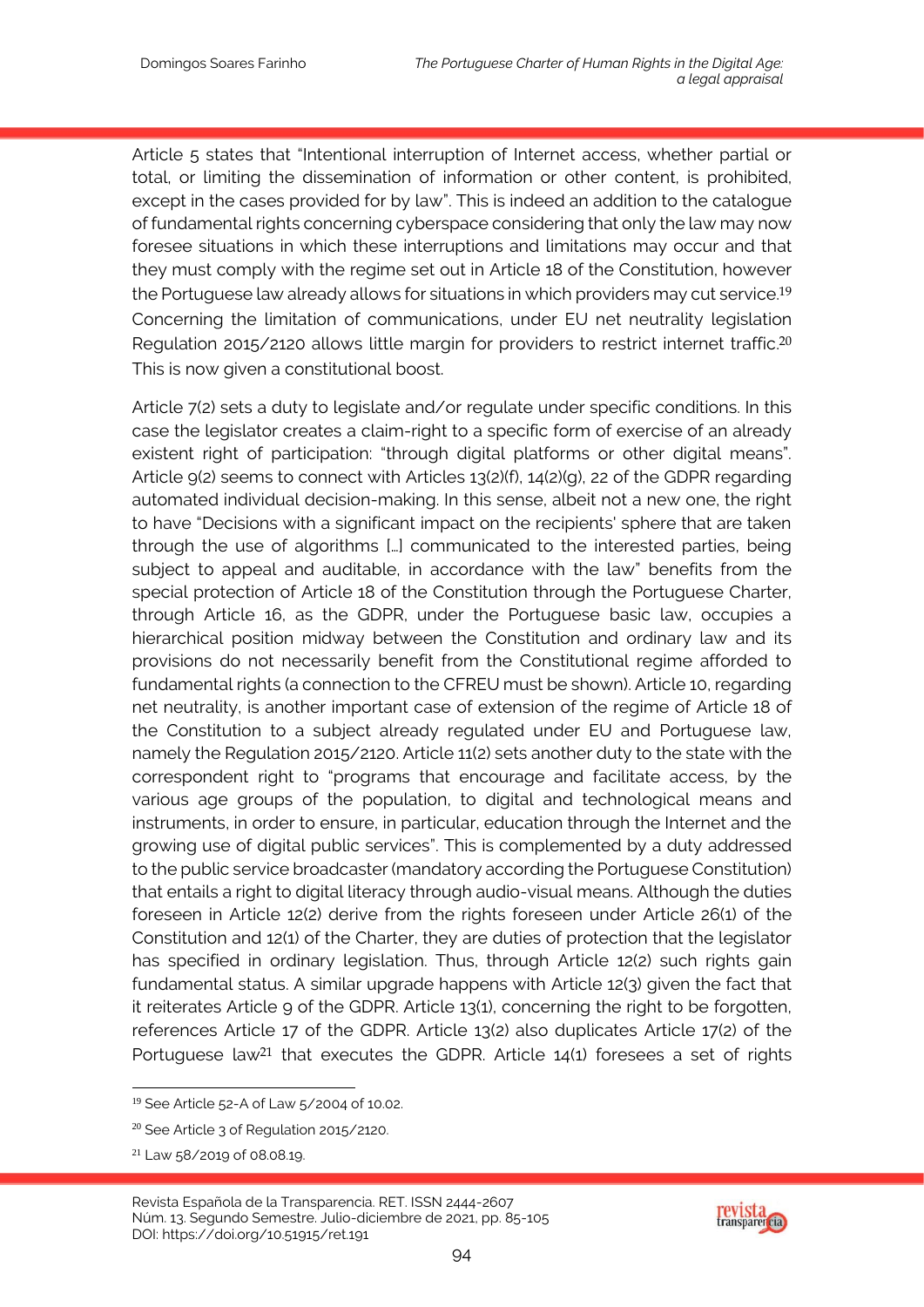concerning digital platforms<sup>22</sup> that are already foreseen in EU and Portuguese legislation, namely the e-commerce Directive and the e-privacy Directive as well as the transposition laws. Also, these rights are reinforced in the proposal for a Digital Services Act. Article 17(1) and 2 also determine hierarchical upgrades from GDPR norms. The norms comprised in Article 18(1) and 2 derive from the right to make a will, thus the right to make a digital will should be considered as an existing right that earns fundamental status. Article 19, concerning digital rights that can be used when interacting with the Public Administration are also rights already foreseen in ordinary laws, as explicitly exemplified by lit. f). Article 21(3) regarding legal entities with public benefit status also comprises a right, already established under ordinary law, to receive such public benefit status, limiting itself to foresee a specific general interest relevant to the Public Administration.

All the examples presented above raise the same issue: by upgrading already existing rights there should have been a concern with guaranteeing that the Charter norms are in line with the already existing norms of similar object. Not only to facilitate interpretation and application but because in case of conflict, given the interposition of Article 16 of the PC, the Charter norms will prevail over similar norms (even if the objective would have been to duplicate them without any change).

#### **4.4. New rights**

A few provisions foresee new fundamental rights. Article 6(5) foresees a right to "submit and see the Media Regulatory Authority assess complaints against entities that carry out the acts provided for in this Article, and the means of action referred to in Article 21 and the provisions of Law no. 53/2005, of 8 November, shall apply, regarding the complaint and deliberation procedures and the sanctioning regime". This right refers to acts of disinformation and will merit specific analysis on the next section.

Article 8(1) foresees a right that cannot be said to derive unequivocally from Article 26 of the Portuguese Constitution (right to privacy): "Everyone has the right to communicate electronically using encryption and other forms of identity protection or that avoid the collection of personal data, namely to exercise civil and political liberties without censorship or discrimination". The right to online anonymity is foreseen in the Charter of Human Rights and Principles for the Internet<sup>23</sup> and it is also



<sup>-</sup> $22$  a) Receive clear and simple information on the conditions for providing services when using platforms that enable information and communication flows; b) Exercising on these platforms the rights guaranteed by this Charter and other applicable legislation; c) See guaranteed protection of your profile, including its recovery if necessary, as well as obtain a copy of personal data concerning them under the terms provided for by law; d) Presenting complaints and resorting to alternative means of resolving conflicts under the terms provided for by law.

<sup>&</sup>lt;sup>23</sup> See Internet Rights and Principles Coalition, Charter of Human Rights and Principles for the Internet, point 8; see also Internet Rights and Principles Coalition, 10 Internet Rights & Principles, point 5. Available at https://internetrightsandprinciples.org/charter/ (last seen on 29.07.21)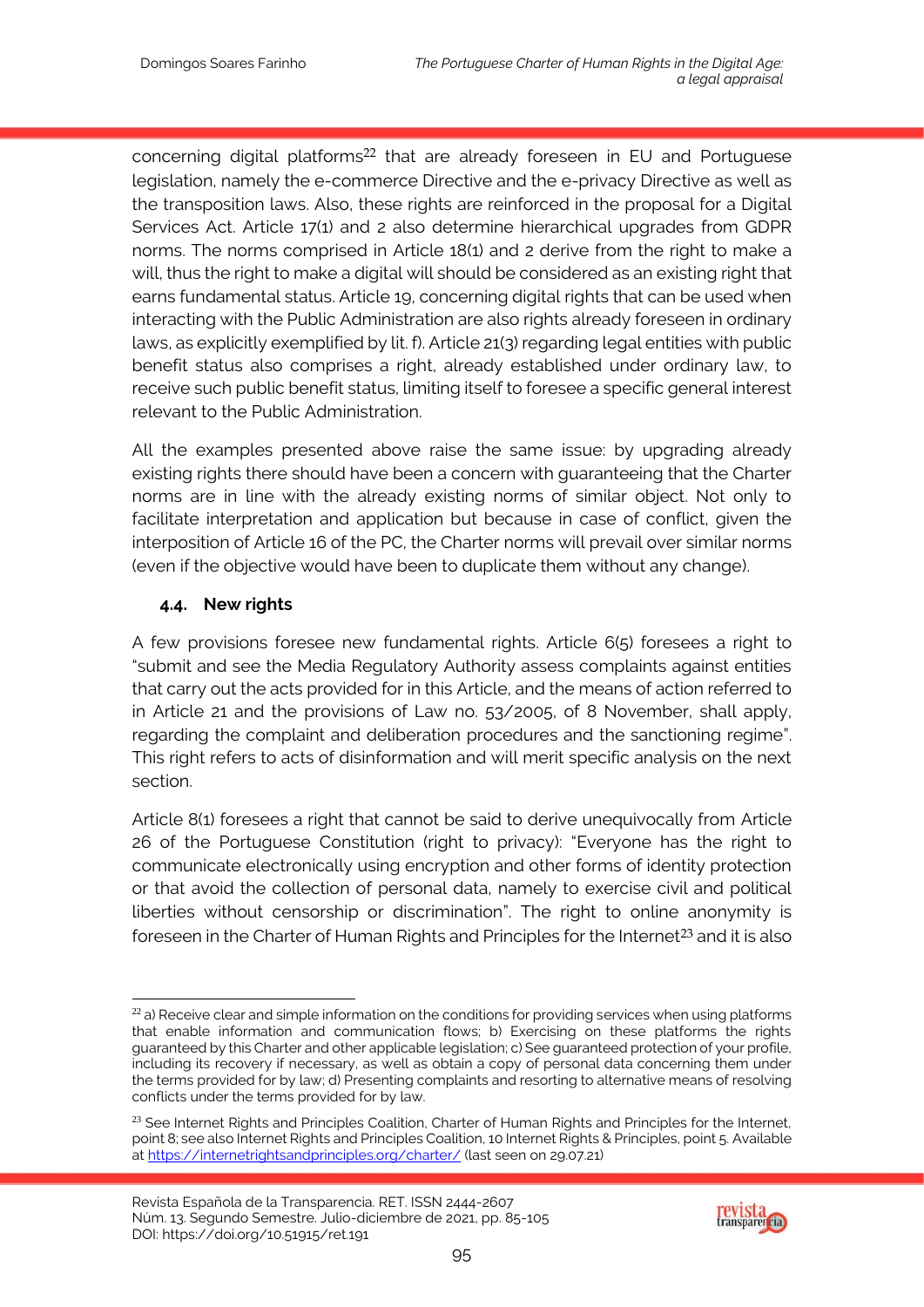explicitly mentioned in the Explanatory Memorandum of the Proposal for the Digital Services Act.24

In Article 9(3) the legislator adopts into law the four ethical principles in robotics engineering presented in the Code of Ethical Conduct for Robotics Engineers<sup>25</sup> as well as the principles enshrined in Article 2 of the TUE. They are enacted as duties to the entities responsible for robots and the norms set rights of secondary addressees (anyone under Portuguese jurisdiction) to claim the respect for these principles of robotics.

In Article 14(2) the legislator determines that "The State promotes the use by digital platforms of graphic signs that transmit in a clear and simple way the privacy policy that they ensure to their users", thus enabling a new claim-right.

Article 15(2) sets a competence to the Portuguese National Centre for Cybersecurity (NCC) and, at the same time, foresees a duty to promote the training of citizens and companies on online services to prevent and neutralise threats to safety in cyberspace. This entitles both citizens and companies to request the NCC for the promotion of such training sessions.

# **5. Article 6 and the right to "protection against disinformation"**

Of the few new rights deriving from the provision of the Charter one in particular deserves special attention, the "right to the protection against disinformation", as stated by the title of Article 6. This is so because not only there were parliamentary projects to change and eliminate this article even before the Charter came into force, but also because on 28<sup>th</sup> of July of 2021 the Portuguese President of the Republic asked the Constitutional Court to review the constitutionality of Article 6.

Leaving aside Article 6(1), that, as noted above, has an indeterminate object, Article 6 comprises a legal definition of disinformation resulting from §2, 3 and 4 and a right to have the Media Regulator decide claims and apply sanctions against entities that generate disinformation, deriving from §5. It also includes, under Article 6(6) a duty of the State to support the creation of fact-checking "structures" by legally registered

-



<sup>&</sup>lt;sup>24</sup> See Proposal for a Regulation of the European Parliament and of the Council on a Single Market For Digital Services (Digital Services Act) and amending Directive 2000/31/EC, COM(2020) 825 final, 15.12.2020, p. 1.

 $25$  See Annex 1 to the European Parliament resolution of 16 February 2017 with recommendations to the Commission on Civil Law Rules on Robotics.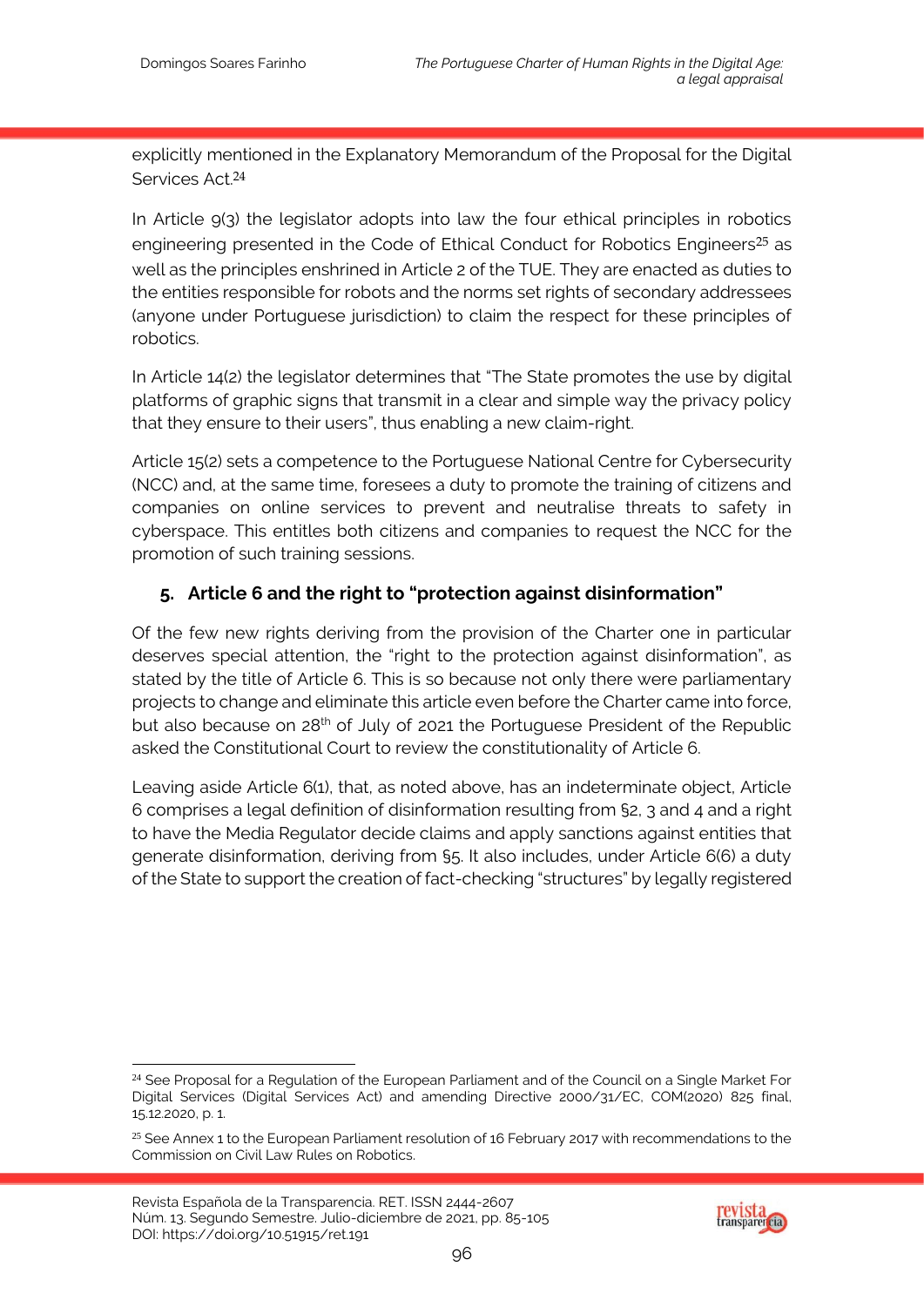media and to foster the "the attribution of quality seals by reputable entities endowed with the status of public utility".<sup>26</sup>

Legal definitions, although second-order norms in Hartian sense (Hart, 2012: 79-81), can normatively conflict with other norms inasmuch as they can "ground legal decisions" (Bulygin, 2015: 43). Thus, the definition of disinformation will only present a problem to the exact extent of first-order norms that may foresee it in the antecedent. This is the case with the norm resulting from the provision of article 6(5). As we have seen the Charter grants a right to any person to complain to the Portuguese Media Regulator against any entity (not only media) that conducts disinformation in the sense resulting from of Article 6(2), (3) and (4). It is clear from Article 6(5) that the Media Regulator will have to analyse the claims and therefore to determine if a certain state of affairs is subsumed to the legal definition of disinformation. In this sense the legal definition of disinformation determines (Guastini, 2011: 168) the meaning of the concept of disinformation as a forbidden form of expression thus establishing a relation of conditioned precedence. If the legal definition of disinformation is valid it will cause the reformulation of the freedom of expression (henceforth FE) to allow for the exception of disinformation, thus enabling a restriction to its scope (by restricting its application conditions) (Zorrilla, 2007: 229).

However, this operation alone does not conflict with the freedom of expression. For that conflict to exist there must be a norm that determines a deontic application of the legal definition (Zorrilla, 2007: 133). This is what happens, under Article 6(5) when the legislator grants powers to the Media Regulator to limit the exercise of the freedom of expression deemed disinformation.

When we interpret the remaining of Article 6(5), we find a reference to the processual means of Article 21 of the Charter, which are ancillary to the protection of a given legal position (vg. the duty to strike down disinformation) and a reference to the "complaint and deliberation procedures of the Media Regulator statute as well as its penalties regime". When we study these regimes in the statute, we find that, following Article  $37(3)$  of the Portuguese Constitution<sup>27</sup> the Media Regulator is given competence to analyse complaints "regarding behaviour likely to constitute a violation of [fundamental] rights, freedoms and guarantees or any legal or regulatory rules applicable to media activities, provided that it does so within a maximum period of 30 days from the knowledge of the facts and provided that such knowledge does



<sup>-</sup>26 These duties and their correspondent claim-rights will not be analysed. The duties to "support" and to "foster" do not seem to raise any problems of constitutionality, other than the reference to "trustworthy entities endowed with the status of public utility" as this discrimination must pass the control of the principle of equality. Besides the problem of equality, it seems that any problems of constitutionality arising from this matter will be deferred to the legislation that will enable such mechanisms.

 $27$  "Violations committed in the exercise of [the freedom of expression] are subject to the general principles of criminal law or the tort of mere social order, and their assessment is respectively within the competence of the judicial courts or of an independent administrative entity, under the terms of the law".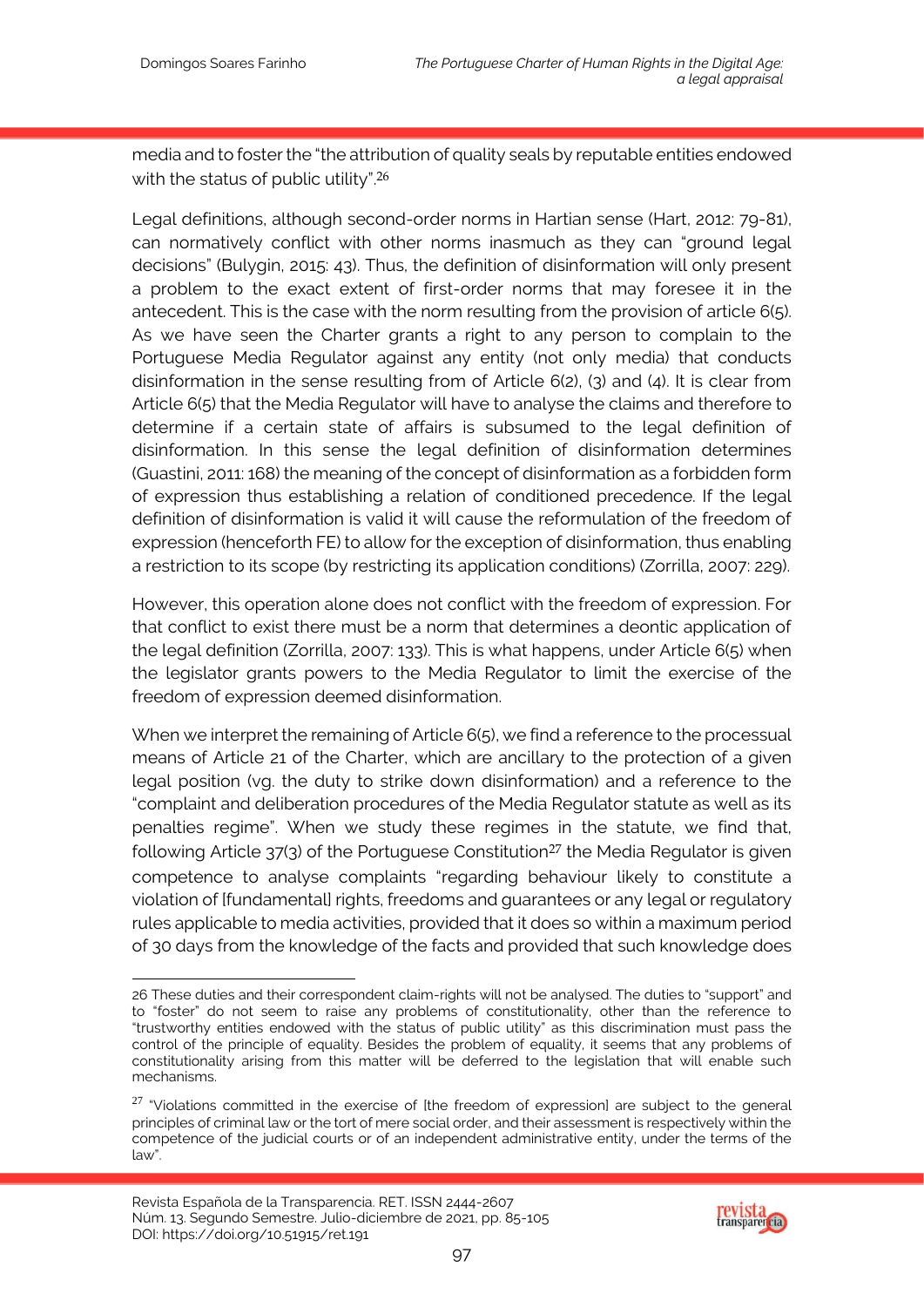not occur more than 120 days after the alleged violation occurred".<sup>28</sup> It is not clear, however, what can the Media Regulator do if it considers that a certain state of affairs is legally disinformation. The Media Regulator statute foresees a competence to "adopt decisions", stating that they are binding to their addressees.29 Let us admit that the Media Regulator could order the information, deemed disinformation according to the legal definition in Article 6, to be rectified or deleted (if rectification is not possible or done in a short period). In this case the legal definition combined with the exercise of competence by the Media Regulator would restrict FE (Article 37(1) of the Constitution) through a duty to strike down disinformation/right to the protection against disinformation (Article 6(2) to (5)).

Portugal would therefore join other countries that have laws that allow for the restriction of the freedom of expression based on disinformation definitions (see Hoboken et al., 2019: 39 and ff; Hoboken and Fathaigh,2021: 18 and ff).

The Portuguese Constitution allows for legal restrictions to the FE in Article 37(3) as mentioned, above under the requisites of Article 18(2) and (3): the restriction must be limited to what is necessary to safeguard other constitutional norms; ii) it cannot be retroactive; and iii) it cannot diminish the scope of the essential content of the constitutional provisions. We will not analyse all these requisites here and will instead focus on one final issue: if and how the concept of disinformation can be a legitimate ground to restrict the freedom of expression.

The part of the legal definition foreseen in Article 6(2), matches the one that can be found in the European Commission Action Plan against Disinformation<sup>30</sup> but the Portuguese legislator, under Article 6(3), offers examples of categories of situations that should be considered "false or misleading information", such as "the use of manipulated or fabricated texts or videos, as well as practices to flood email inboxes and the use of fictitious followers' networks". This provision poses a problem: manipulated or fabricated texts or videos may not convey false information (consider, for example, interviews with blurred images of witnesses); practices to flood email inboxes may not be false (but only a means of aggressive marketing) and the use of networks of fictional followers, although implying false information about the users, may have no connection with disinformation (and may serve only as a means to increase revenue from advertisement). In this sense, extending the meaning of the concept of disinformation beyond what is constitutionally admissible, Article 6(3) restricts the FE against Article 18(2) of the Constitution. Below we will discuss how to better justify this violation. Also, following the Action Plan against Disinformation, Article 6(4) excludes from the notion of disinformation "inadvertent

1

Revista Española de la Transparencia. RET. ISSN 2444-2607 Núm. 13. Segundo Semestre. Julio-diciembre de 2021, pp. 85-105 DOI: https://doi.org/10.51915/ret.191



 $28$  See Article 55 of the Law 53/2000 of 08.11.

 $29$  See Article 64 of the Law 53/2000 of 08.11.

 $30$  See European Union, Action Plan against Disinformation, p. 1.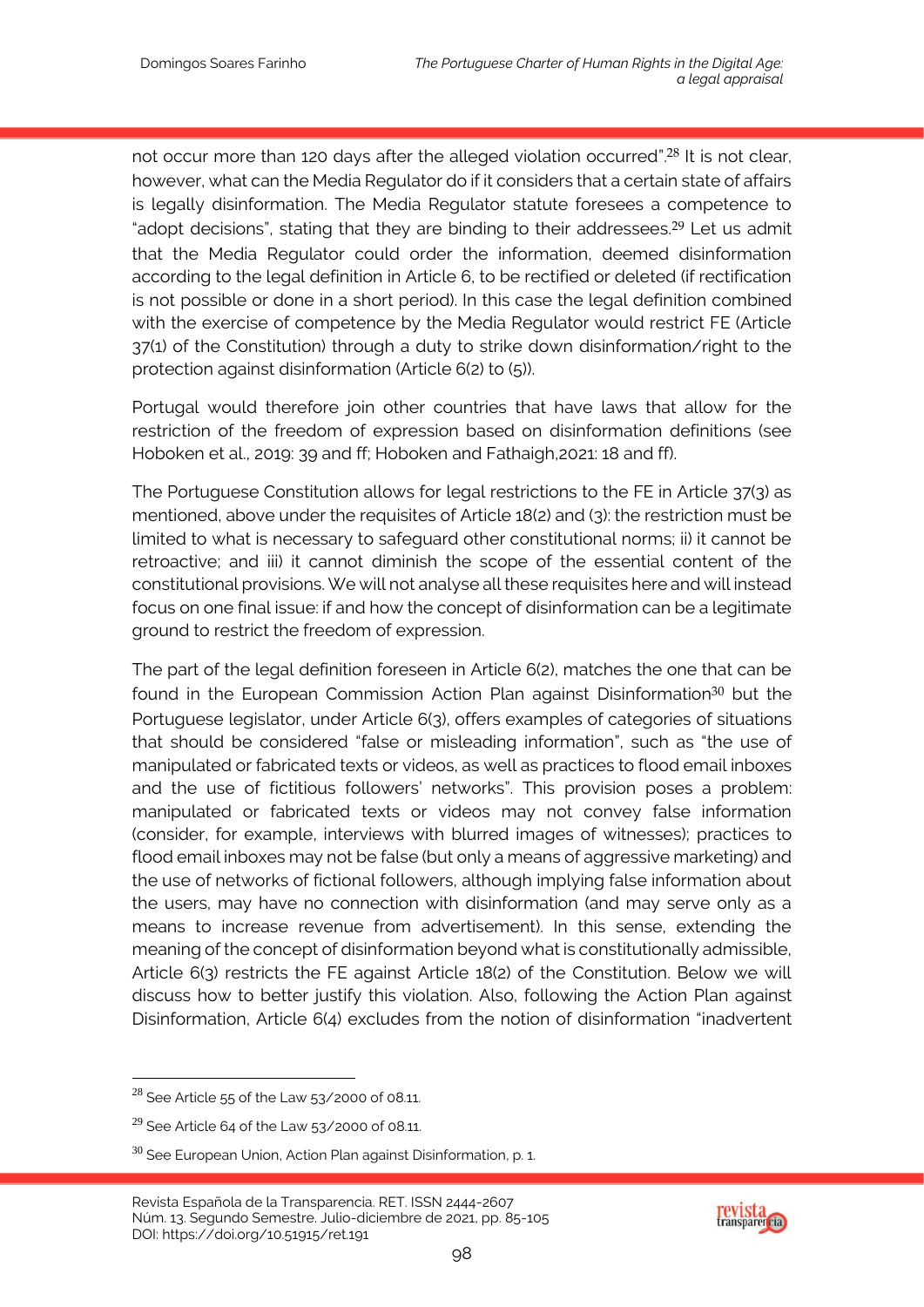errors, satire and parody" although it did not exclude "partisan news and commentary", which is also mentioned in the Action Plan.

The new right, foreseen in Article 6(5) of the Charter, inasmuch as it derives from a special norm that restricts the FE is the result of a balancing operation performed by the legislator in order to "safeguard other rights or interests constitutionally protected" (see Article 18(2) *in fine*). This means that the operation that the interpreter should now perform, *maxime* the Constitutional Court, is to determine if the balancing operation conducted by the legislator is admissible within the system. This means that we should ascertain which rights or interests are being safeguarded by the restriction and apply the principle of proportionality.

Given the legal definition of Article 6(2) of the Charter, and considering that i) truthfulness and ii) deceitfulness are easy cases of interpretation, we are left with a wide and open notion of iii) "public harm", exemplified by the legislator by stating "threats to democratic political processes, to the processes of elaboration of public policies and to public goods" (Article 6(2) of the Charter). The EU Action Plan against disinformation further states that such public goods may include "Union citizens' health, environment or security<sup>"31</sup>. As we can gather, the notion of "public harm" refers to damage that affects society as interconnected groups but can relate to individual harm done to people. The degree of vagueness is very high (see Hoboken et al., 2019: 17 and ff) and the concept seems to operate merely as a negative requisite: "public harm" as a means to differentiate between harm targeted at specific individuals and harm targeted at whomever accesses the data. Even in this sense the concept is very broad and connects with several constitutional rights and interests through different objects according to the protected goods in question.

Different kinds of public harm can be analysed, regarding for instance i) object, ii) degree of severity and iii) probability of occurrence. These kinds will affect differently the outcomes of the proportionality test demanded by Article 18(2) of the PC. The Constitutional Court will have to take in consideration not only i) all the rights and interests that may justify the restriction of the FE under Article 6(2) to (5) of the Charter, but also ii) the variations of kind within each balanced set (for instance FE vs public health, FE vs public safety, FE vs national security and so forth). It goes beyond the scope of the present paper to assess and analyse exhaustively each one of the possible sets and their variations and so, as an example, we choose a specific set comprising FE and the right to physical integrity (henceforth RPI) under Article 25 of the Portuguese Constitution. But even accounting only for this set it is now clear that given the concept of "public harm" the concept of disinformation allows for several

-



 $31$  Compare this ground for restriction with the ones admitted by the European Convention on Human Rights, Article 10(2): "The exercise of these freedoms, since it carries with it duties and responsibilities, may be subject to such formalities, conditions, restrictions or penalties as are prescribed by law and are necessary in a democratic society, in the interests of national security, territorial integrity or public safety, for the prevention of disorder or crime, for the protection of health or morals, for the protection of the reputation or rights of others, for preventing the disclosure of information received in confidence, or for maintaining the authority and impartiality of the judiciary."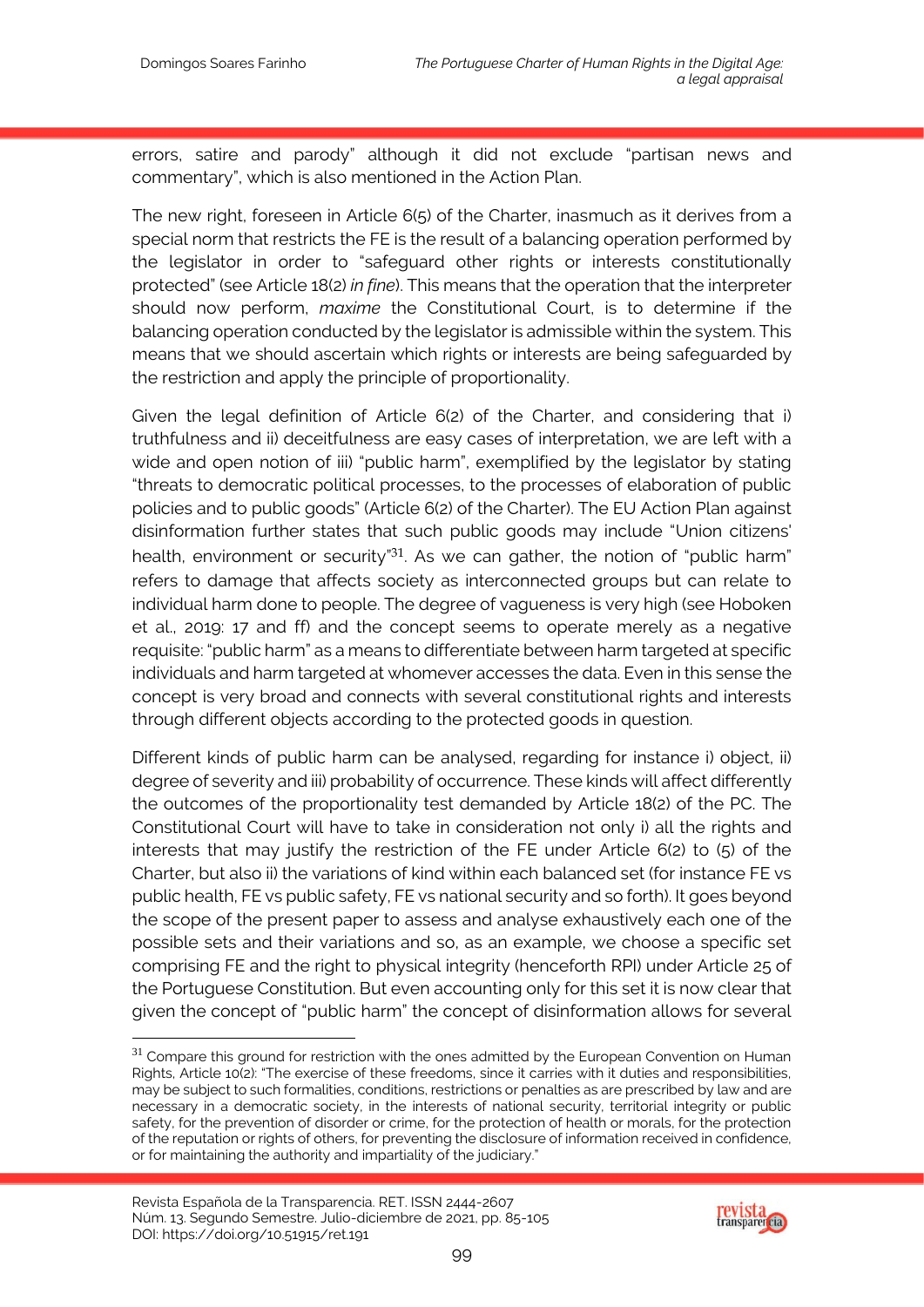variations of restriction regarding FE when RPI is at stake. This happens because a restriction where information is eliminated to prevent a probable physical harm to a group of people is different from a restriction where information is eliminated to stop an existent harm to a group of people. This means that there will be as many restrictions to FE deriving from Article 6 of the Charter as the number of variants the Constitutional Court determines when dealing with the concept of "public harm".

Following the German Constitutional Court, the Portuguese Constitutional Court reads the principle of proportionality into Article 18(2) of the PC. The principle comprises three sub principles applied once the restrictive norm is considered to pursue a legitimate aim: the principle of suitability, the principle of necessity and the principle of proportionality in the narrow sense. The first two deal with factual possibilities and the last with normative possibilities, according to Alexy (2014: 513). Thus, one can say that balancing only occurs with the third sub-principle and that the prior operations are tests to determine the correct elements of balancing.

As mentioned above, there seems to be no doubt that the right of protection against disinformation pursues legitimates interests grounded in several constitutional norms inasmuch disinformation, as defined, may lead to public harm against goods foreseen in constitutional norms thus restricting their use by the norms' addressees. The legitimate interest in case should be considered the prevention of public harm to any of these goods. Under another perspective it is clear that the preclusion of public harm derived from false information intended to deceive is not clearly prohibited by the Constitution.

Considering the situation we admitted above, that the right foreseen in Article 6(5) of the Charter allows the Media Regulator to order the rectification or deletion of disinformation and that such measure is justified by the prevention of public harm derived from deceitful and false information it also seems that the suitability test is passed. If it is false and deceitful information that leads to harm, rectifying or deleting such information seems a suitable measure to prevent or stop such harm and thus, for instance, to protect the physical integrity of people.

Regarding the necessity test, however, there seem to be alternatives that cause less interference with the freedom of expression, except when we qualify "public harm" as "*imminent or existent* public harm". One could consider not rectifying or deleting the information but alternatively annexing a disclaimer stating that such information is false or publishing an accompanying text or video with true information regarding the subject. These options, however not only may not be technically feasible but may not be able to be done in time. That is why *imminent or existent* public harm passes the necessity test but any harm that would occur in the not immediate future would not. This is so because alternative ways of contradicting and confronting such information would be available to prevent such harm without deleting the

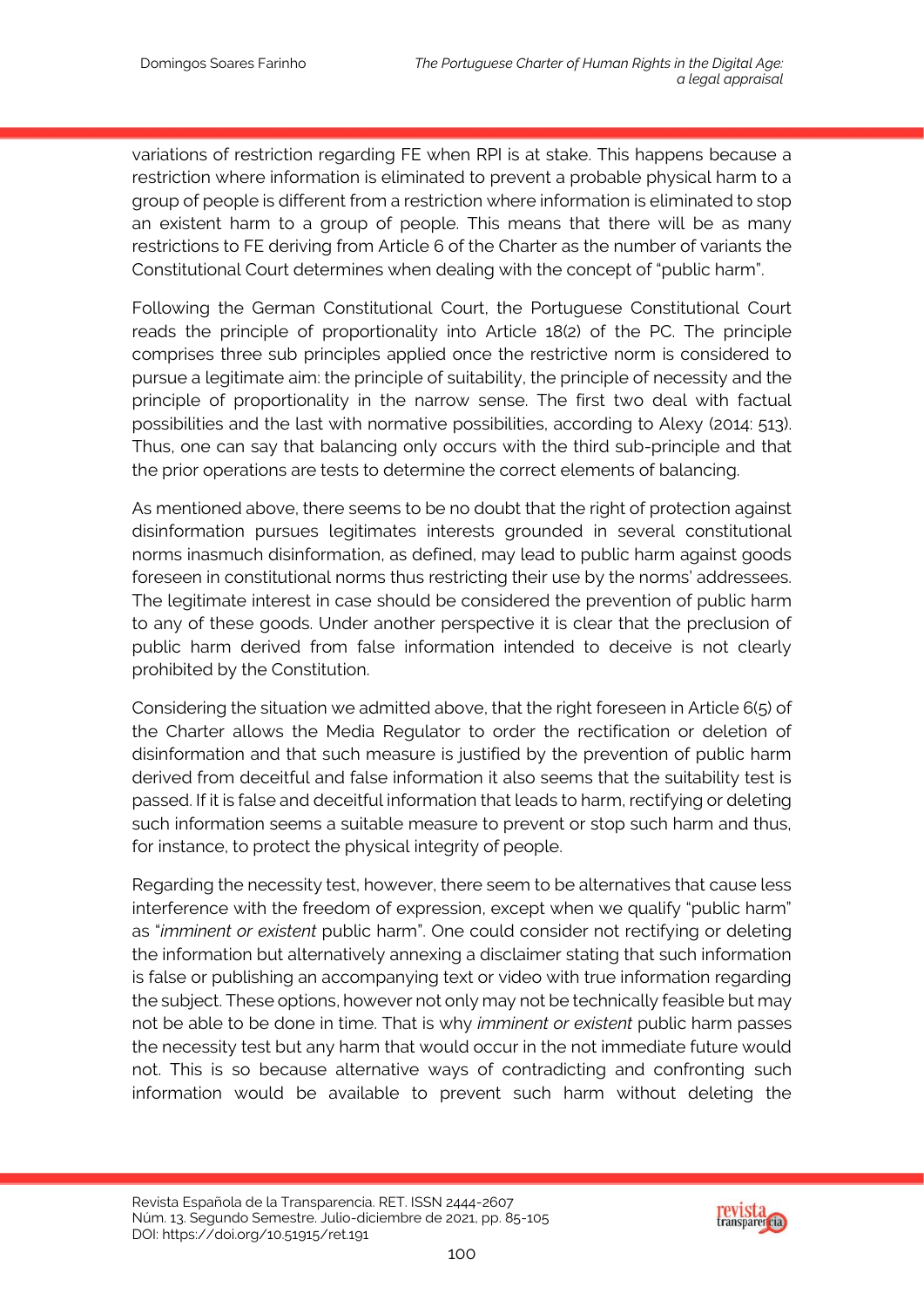information.32 Thus, a more restrictive interpretation of "public harm", as "imminent or existent public harm" satisfies the necessity test.

Finally, one must adopt a balancing method. We will consider the well-known laws of balancing introduced by Alexy (2014: 513) under the principle of proportionality in the narrow sense. The first one (substantive law of balancing) states that "[t]he greater the degree of non-satisfaction of, or detriment to, one principle, the greater the importance of satisfying the other" (Alexy, 2014: 513) and the second one (epistemic law of balancing) states that "[t]he more heavily an interference in a constitutional right weighs, the greater must be the certainty of its underlying premises" (Alexy, 2014: 514). Regarding the situation under analysis, given that information will either be changed (rectified) or deleted, the degree of non-satisfaction of the freedom of expression is very high, thus the importance of satisfying the right to physical integrity must be valued very highly for the restriction to be valid, such as cases of severe injuries to the body. On the other hand, the value of certainty over the underlying premises must be very high, that is, we must be very sure we are precluding imminent or existent physical harm<sup>33</sup> given the deletion of information.

A reviewer such as the Court must determine if the importance of satisfying the right to physical integrity guaranteed by the right to protection against disinformation justifies the non-satisfaction of the freedom of expression given the certainty of the premises. The problem with the definition foreseen in Article 6(2) of the Charter is that, even assuming that the other properties do not raise problems when assigning weight (information is either false or not and the intention to deceive is either present or not), causing "*imminent or existent* public harm", as a general clause (Guastini, 2011: 57-58), allows for very different degrees of evaluation and thus of weights according to the conditions of each concrete property of "public harm" (for instance between "imminent" and "existent" public harm), whereas the Constitutional Court is called to do an abstract balancing (in the case considered here).

A weight formula of the kind developed by Alexy (2014: 514) to apply the laws of balancing (but see also Klatt and Meister, 2012: 10 and ff; Duarte, 2021: 40 and ff), given the wide scope of "public harm", would have to deal with several different weighing operations for each instance of i) probability/imminence of public harm; ii) degree of severity; and iii) kinds of public harm (vg. harm done to large crowds, harm done to children, harm done to disadvantaged groups) (on this, see Zorrilla, 2007:205) which would generate different weights regarding both FE and RPI. Thus only external justification by the Court can resolve the matter as there is no formal hierarchy of constitutional norms (see Klatt and Meister, 2014: 54; Duarte, 2021: 38).

1



 $32$  There are, however worrisome inputs resulting from behavioural and social psychology claiming that the contradiction of information may sometimes lead people to cling to their false beliefs and the information that supports them in what is known as belief perseverance, see Britt, M. (2019: 94 and ff), Maegherman et al. (2021: 1 and ff); see also Wardle and Derakshan (2017: 66-67).

<sup>33</sup> Echoing John Stuart Mill and his harm principle (2015: 55-56).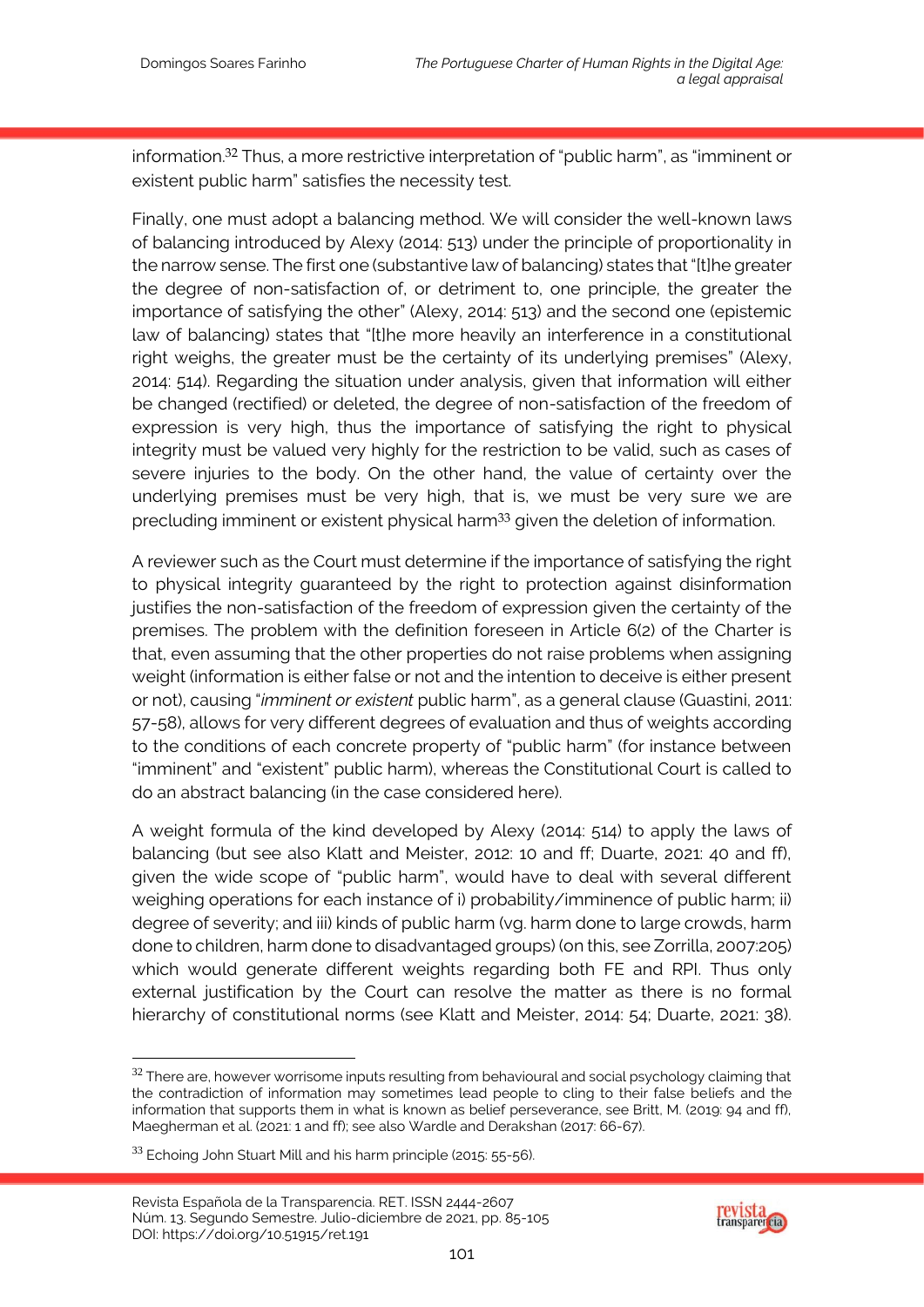We will not deal with external justification here. The Constitutional Court case law has mainly dealt with collisions between FE and the rights to privacy, honour and image. It has yet to deal with cases where physical harm may be considered, thus paradigmatic cases from which to infer rules of decision are missing regarding important sets of conflicting rights affected by the restriction under Article 6 of the Charter<sup>34</sup>

Following our analysis, Article 6(2) to (5) seems to be partially unconstitutional. Not only because i) it would allow for a restriction of the FE with no imminent or existent harm to any constitutionally protected good, but also because ii) an internal and external justification of the prevalence of gains in the preclusion of physical harm over the losses derived from the correction or deletion of information seems possible.

# **6. Conclusions**

1

The Portuguese Charter of Human Rights in the Digital Age raises quite a few problems from a normative perspective. We are first faced with the difficulty of determining the hierarchical position of its norms, given the open clause of Article 16 of the Portuguese Constitution. If one adopts a formal approach to the open clause, it seems that the human rights that the legislator wants to enshrine in the Portuguese system should be inserted at constitutional level while they are in force. This problem is mitigated, however by the fact that the majority of rights foreseen in the Charter are repetitions of rights already foreseen in the Constitution and international legal texts binding to the Portuguese system. Even so, to conclude for such repetition the interpreter is called to a comparative exercise that should not have been necessary. In this regard the Council of Europe leads the best practice with its "Guide to Human Rights for Internet Users" that focus on interpreting existing provisions in a digital context. This comparative exercise must be done with a constitutional mandate (art. 18) to assure coherence between constitutional norms on an abstract level. Thus, with this Charter, if a constitutional qualification is accepted under Article 16 of the Portuguese Constitution, it is very well possible that in the future conflicts will arise on whether certain norms of the Charter restrict constitutional norms. This was indeed the case with the right foreseen in Article 6(5) of the Charter, the "right to the protection against disinformation". An extreme example of the main problem raised by the Charter, the new right must be hierarchically qualified (at a constitutional or ordinary level) and beyond this issue it must be analised for its compliance with a fundamental right foreseen in the Constitution and international legal instruments: the freedom of expression. It seems to be the case that by introducing a wide concept of "public harm" the legislator forces a restriction that is unconstitutional: the Portuguese Media Regulator would be able to restrict the freedom of expression in any case of false and deceitful information that could generate a public harm given



<sup>&</sup>lt;sup>34</sup> On the inference of rules from the properties of paradigmatic cases see Zorrilla, 2007: 205 and ff; Moreso, 2012:39.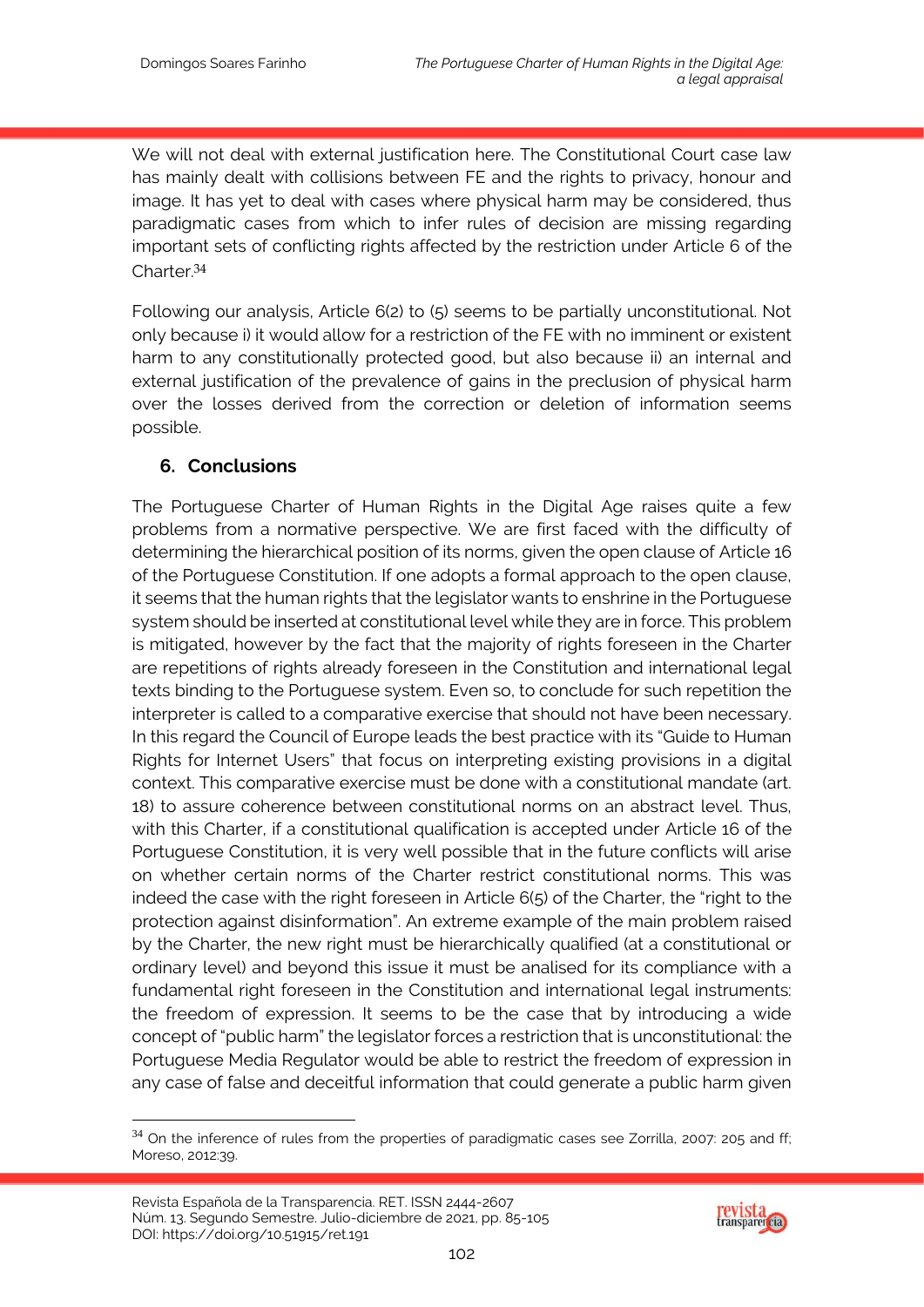the legislative definition. This definition, unless understood as "imminent or existent public harm" will thus have difficulty passing the necessity test. Considereing proportionality in the narrow sense given the several weighing operations that the concept of "public harm" entails it will be up to the Court to set the relevant variants of restriction and determine which, if any, pass the proportionality test. With the set FE vs RPI we aimed to show that it would not be impossible to have a valid restriction given adequate internal and external justification. This shows both the caution that the legislator must show when introducing new provisions regarding human rights and the special attention that must be given to disinformation as a concept that can be used both to qualify special kinds of harm and restrict the freedom of expression. Also, the role of the reviewer and the margin of self-restraint will be under scrutiny.

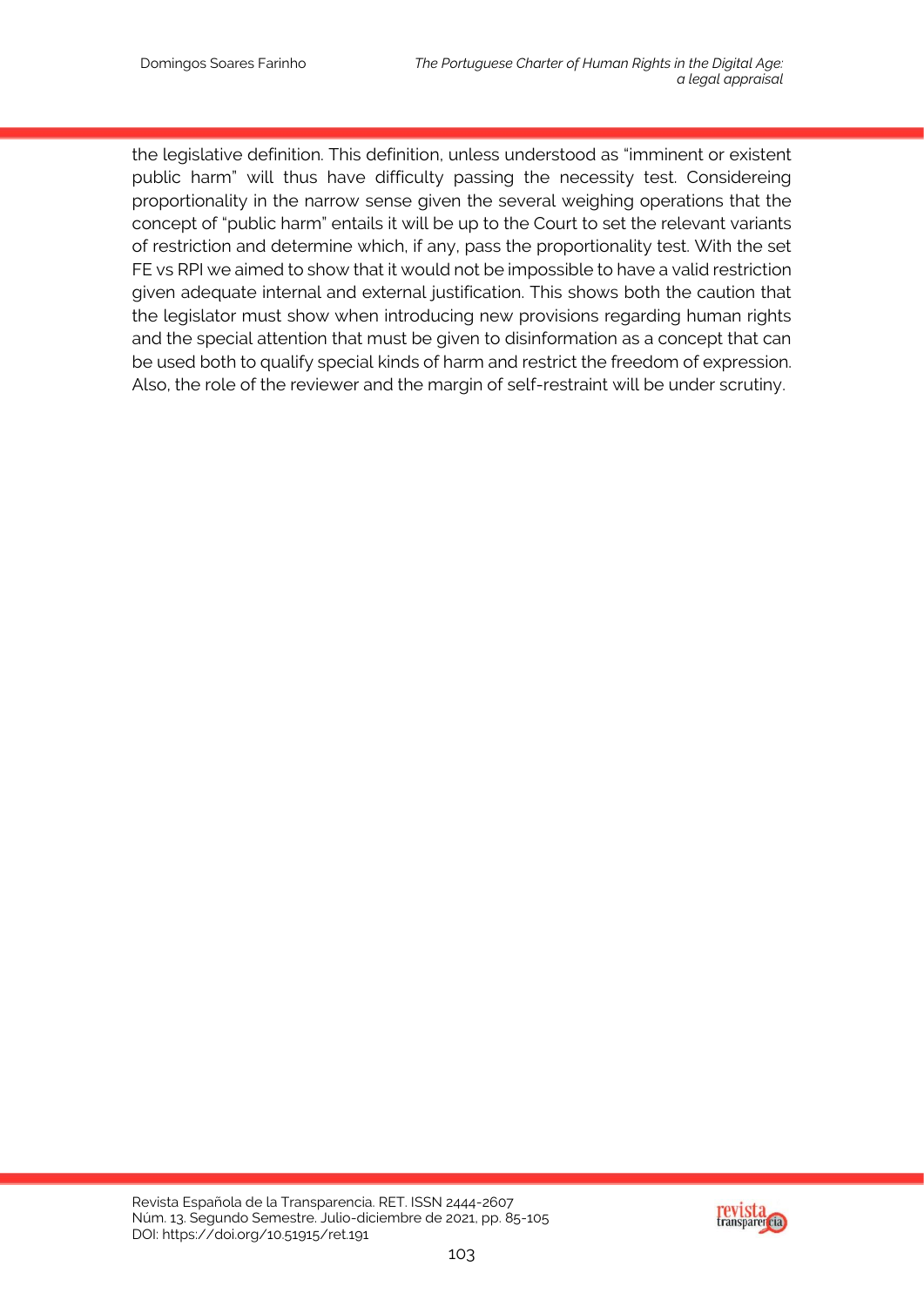#### **References**

- ALEXANDRINO, J. 2006. *A estruturação do sistema de direitos, liberdades e garantias na Constituição portuguesa*, Coimbra: Almedina.
- ALEXY, R. 2014. "Formal Principles: Some replies to critics". *I-CON*, vol. 12, num. 3: 511- 524.
- BEITZ, C. R. 2009. *The Idea of Human Rights*, Oxford: Oxford University Press.
- BESSON, S. 2015. "Human Rights and Constitutional Law Patterns of Mutual Validation and Legitimation", in CRUFT, R., LIAO, S. M. AND RENZO, M. (Eds.), *Philosophical Foundation of Human Rights*, Oxford: Oxford University Press, pp. 279-299.
- BIANCHI, A. 2008. "Human Rights and the Magic of *Jus Cogens*". *EJIL*, vol. 19, num. 3: 491-508.
- BRITT, M. *et al*. 2019. "A Reasoned Approach to Dealing With Fake News". *Policy Insights from the Behavioral and Brain Sciences*, vol. 6, num. 1: 94-101.
- BUCHANAN, A. 2015. "Why *International Legal* Human Rights?" in CRUFT, R., LIAO, S. M. AND RENZO, M. (Eds.), *Philosophical Foundation of Human Rights*, Oxford: Oxford University Press, pp. 244-262.
- BULYGIN, E. 2015. *Essays in Legal Philosophy*, Oxford: Oxford University Press.
- CRUFT, R. 2012. "Human Rights as Rights" in GERHARD, E. AND HEILINGER, J-C., *The Philosophy of Human Rights*, Berlin: De Gruyter, pp. 129-158.

DUARTE, D. 2021. "From Constitutional Discretion to the Positivist Weight Formula" in Sieckmann, J-R., Proportionality, Balancing, and Rights", Cham: Springer, pp. 11-48.

- GARDBAUM, S. 2008. "Human Rights as International Constitutional Rights" in *EJIL*, vol. 19, num. 4: 749-768.
- GUASTINI, R. 2012. *Interpretare e argomentare*, Milano: Giuffrè Editore.
- HART, H. L. A. 2012. *The Concept of Law*, Oxford: Oxford University Press, 3<sup>rd</sup> edition.
- HOBOKEN, J. V. *et al*. 2019. *The legal framework on the dissemination of disinformation through Internet services and the regulation of political advertising - Final report*, Amsterdam: Institute for Information Law, Faculty of Law University of Amsterdam.